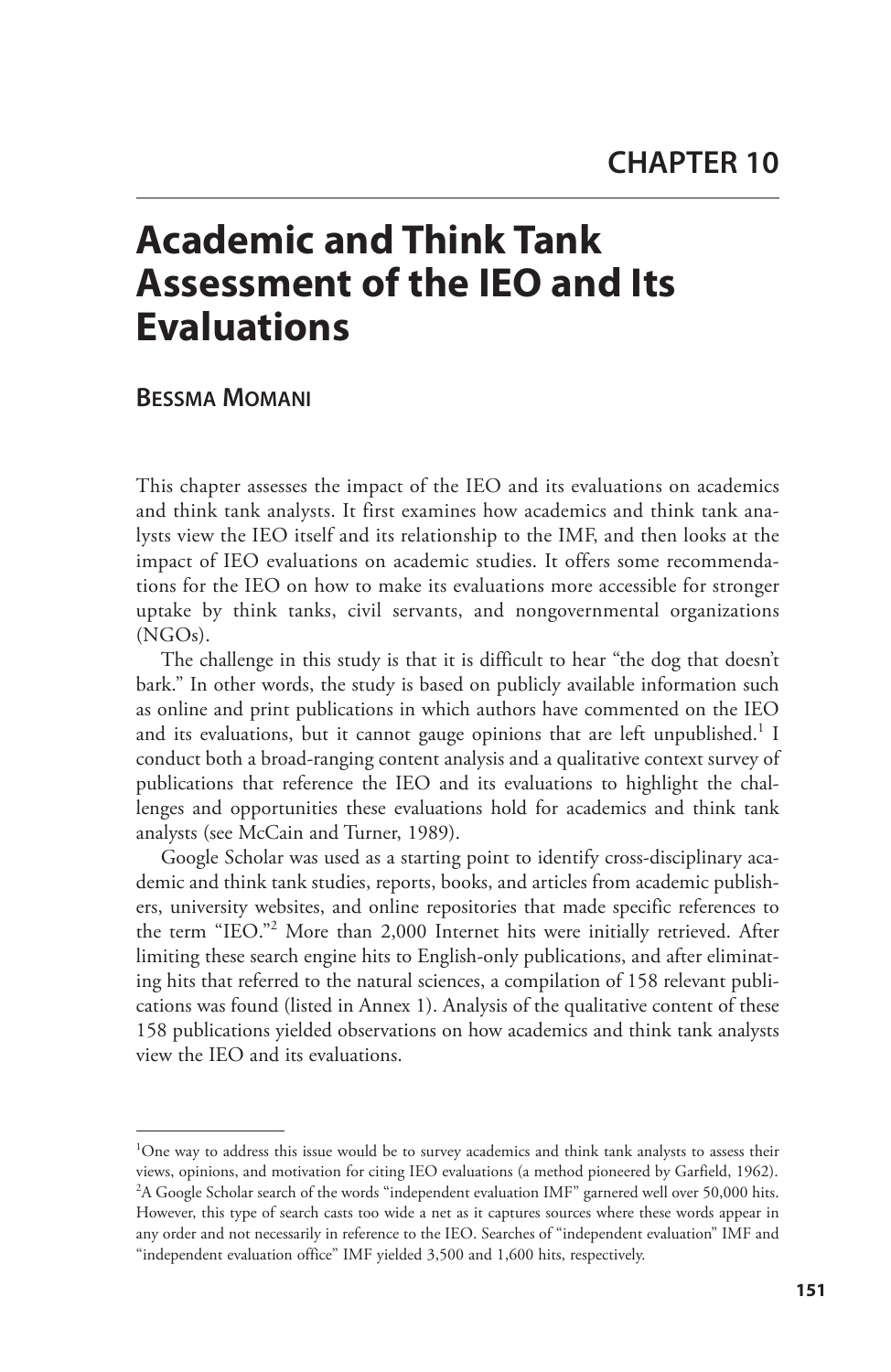# **Who's Who: IEO Citations in Academic and Think Tank Publications**

 Academic and think tank publications refer to IEO evaluations in a number of issue areas and topics. Among the 158 publications reviewed, 139 specifically refer to IEO evaluations (a list of evaluations and their publication dates may be found in Part IV of this volume). The evaluations most often cited are: *The IMF and Aid to Sub-Saharan Africa* (2007), *Prolonged Use of IMF Resources* (2002), and *Evaluation of the IMF's Role in Poverty Reduction Strategy Papers and the Poverty Reduction and Growth Facility (PRSPs and the PRGF)* (2004) (Figure 10.1). It could be argued that development issues and the IMF's relationship to its poorest members are a key focus in many of the publications examined. There is less interest, it seems, in IEO evaluations that focus on specific topics such as IMF technical assistance or trade matters.

 To better understand the audience that is using IEO evaluations, the 158 publications reviewed were categorized by author type. Specifically, the occupation of these publications' authors was sorted based on their credentials and academic or professional affiliation, and labeled as think tank analyst, academic, international/domestic civil servant (such as employee of central bank or international development agency), or staff of nongovernmental organization. While some individuals may span more than one of these categories (e.g., "think tank analyst" and "political scientist"), for simplification they were categorized



**Figure 10.1** Publications Referencing IEO Evaluations (Number of Individuals)

Source: Author's estimates.

Note: CAC=Capital Account Crises; Fiscal=Fiscal Adjustment; PRSP/PRGF=PRSPs and the PRGF; TA=Technical Assistance; CAL=Capital Account Liberalization; FSAP=Financial Sector Assessment P rogram; MS=Multilateral Surveillance; SSA=Aid to Sub-Saharan Africa; XRP=Exchange Rate Policy Advice; SC=Structural Conditionality; IMC=Interactions with Member Countries; Crisis=Financial and Economic Crisis.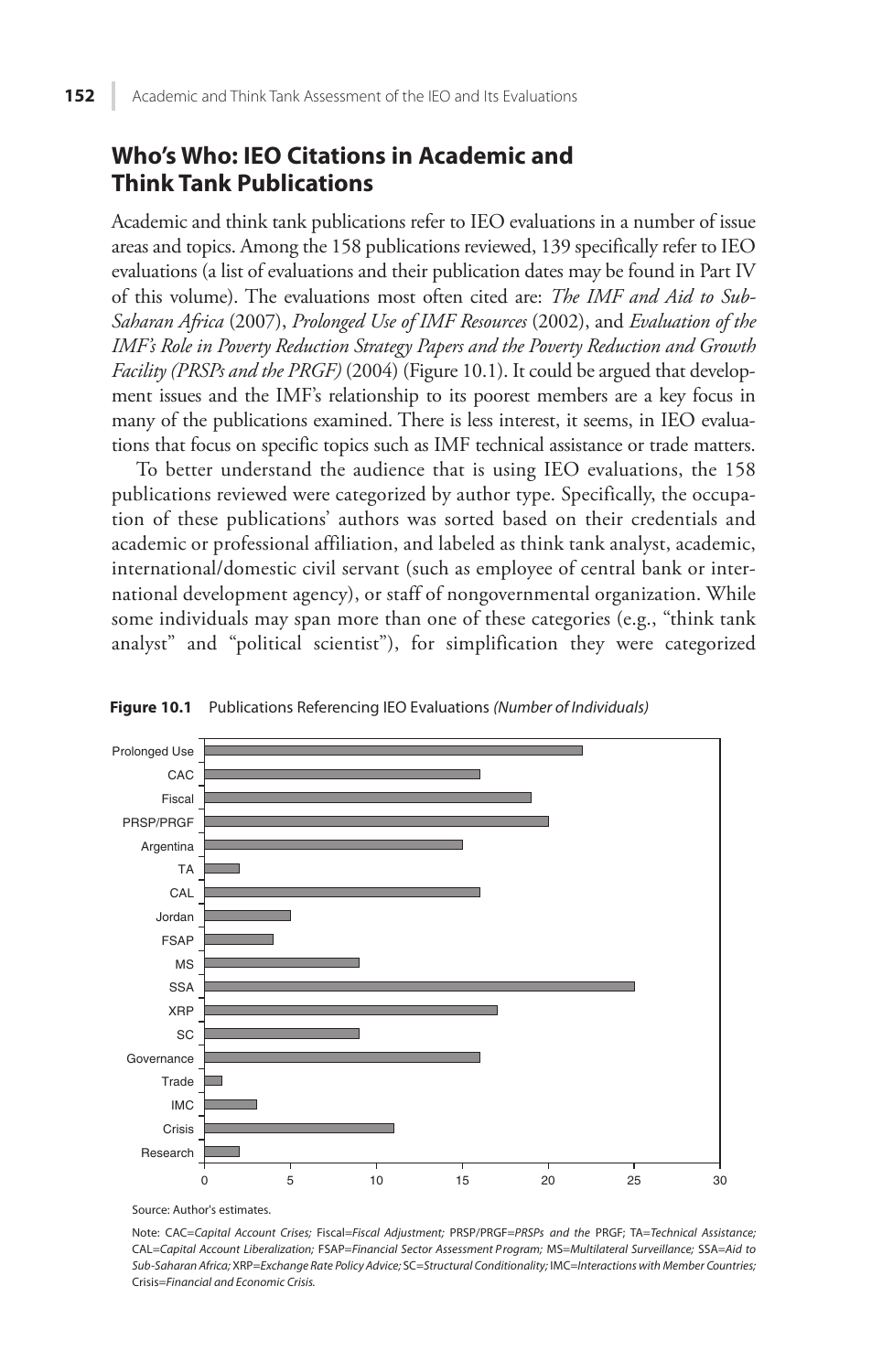according to their occupation at the time of the publication being reviewed and according to the category in which they were most senior. Authors of multiple publications were counted once, according to author type.

 The findings indicate that IEO evaluations are used slightly more by academic authors than by think tank analysts (Figure 10.2).





Source: Author's estimates.

 Taking the findings noted in Figure 10.2 further, a breakdown of the academic authors by discipline was also determined, as shown in Figure 10.3.



**Figure 10.3** IEO Audience by Academic Discipline (Number of Individuals)

Source: Author's estimates.

 Among the academic authors, political scientists and economists are the ones most likely to use IEO evaluations in their publications.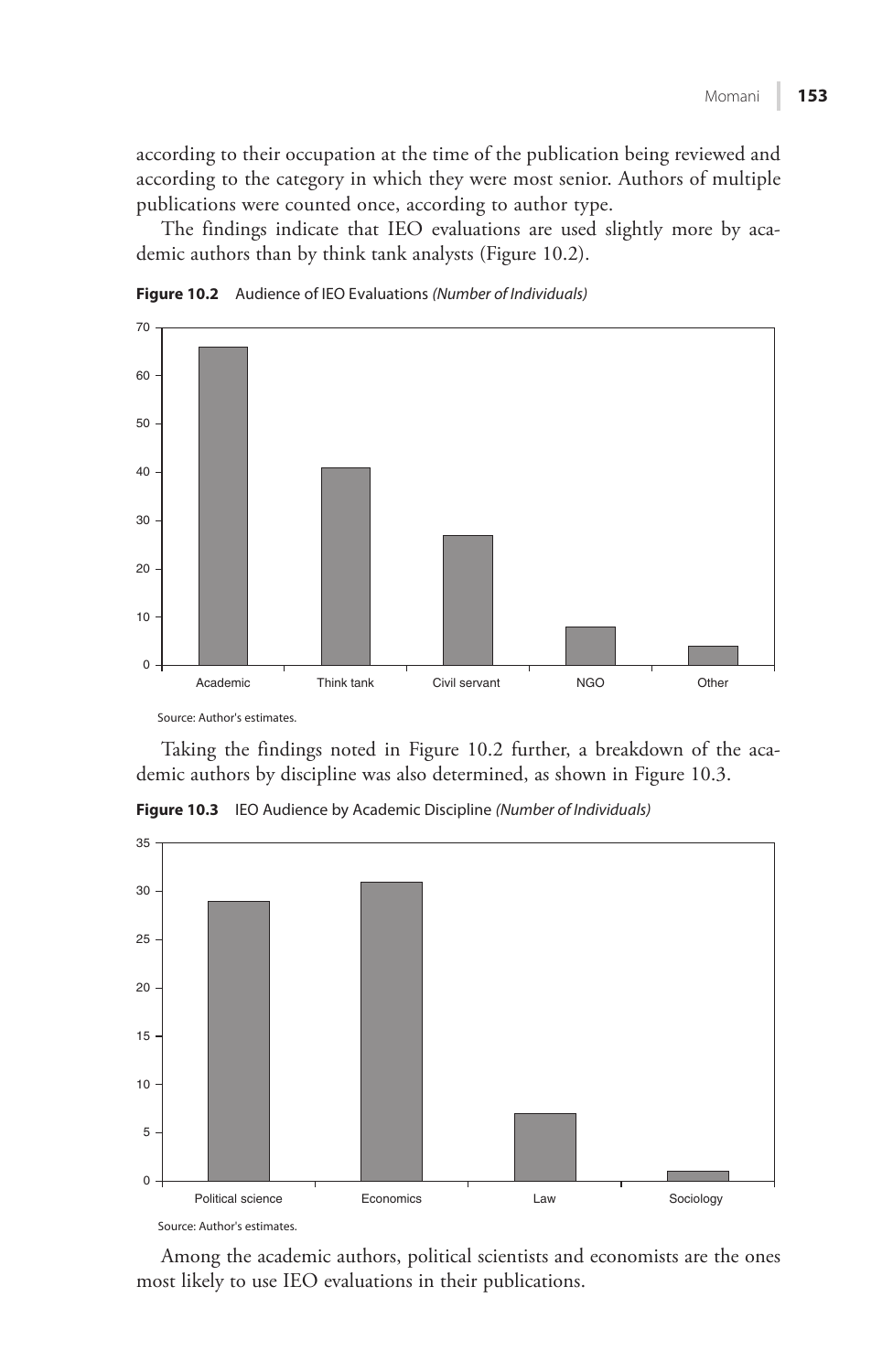Political scientists generally use IEO evaluations to better understand the internal workings of the IMF or to understand the IMF's role in global governance, international political economy, or bilateral debt negotiations with governments. Exemplifying the political scientists' tendency to examine the IMF in the light of the IEO's work, Lütz and Kranke's (2010) work on European Union and IMF lending to Central and Eastern European Countries finds that:

 [k]nowledge management necessitates drawing a distinction between useful and useless (or no longer useful) institutional knowledge. This is, generally speaking, what the IEO was created for. Given the timing, however, we can speculate that its establishment was a response to the Asian crisis, which the IMF, according to a great many critics, mismanaged rather than managed. . . . The creation of the IEO can [thus] be interpreted as an attempt to counter widespread charges of bureaucratic inertia and cultural ignorance [at the IMF] but also to retain established, and acquire new, knowledge so as to be better prepared for future crises (p. 14).

 Economists, in contrast, tend to use IEO evaluations to refer to IEO data, empirical findings, and issues related to IMF surveillance. Bird and Willett (2007), for instance, in an assessment of the IMF's role of coordinating global macroeconomic policy, cite the 2006 IEO evaluation of *Multilateral Surveillance*; this evaluation found that "[t]he confluence of a diminution in one of the Fund's conventional roles [in the realm of multilateral surveillance], and an increased perception of global economic vulnerability, along with the need for policy action to reduce it, tended naturally to focus on what the Fund might do to help [improve its surveillance role]" (p. 186). Führmann (2006) cites the IEO evaluation of *PRSPs and the PRGF* along with progress reports by the World Bank and the IMF; she finds that "the PRS process has had a limited impact in generating discussions of alternative policy options with respect to the macroeconomic framework and related structural reforms" (p. 19).

 Many academics teach courses on topics where IEO evaluations have been used as reading material. The number of such courses is difficult to estimate because most universities do not archive their course syllabi and often Internet links to courses are updated with the most recent version of the course offered. Annex 2 provides an illustrative list of 12 courses that include IEO reports in their syllabi.<sup>3</sup> Most of the courses where IEO evaluations are used are in economics, political science, international law, and international development.

# **Authors' Use of IEO Evaluations**

 In the 158 publications reviewed for this study, a number of adjectives are often used to describe IEO evaluations. Most notably, many academic and think tank publications describe IEO evaluations as "critical" of IMF policies and operations.

<sup>&</sup>lt;sup>3</sup>Course syllabi were obtained through a Google Scholar search. Where possible, relevant documents were cross-referenced with academic institutions and departments to determine course level, year, and significance on the reading list (i.e., "required reading" versus "recommended reading").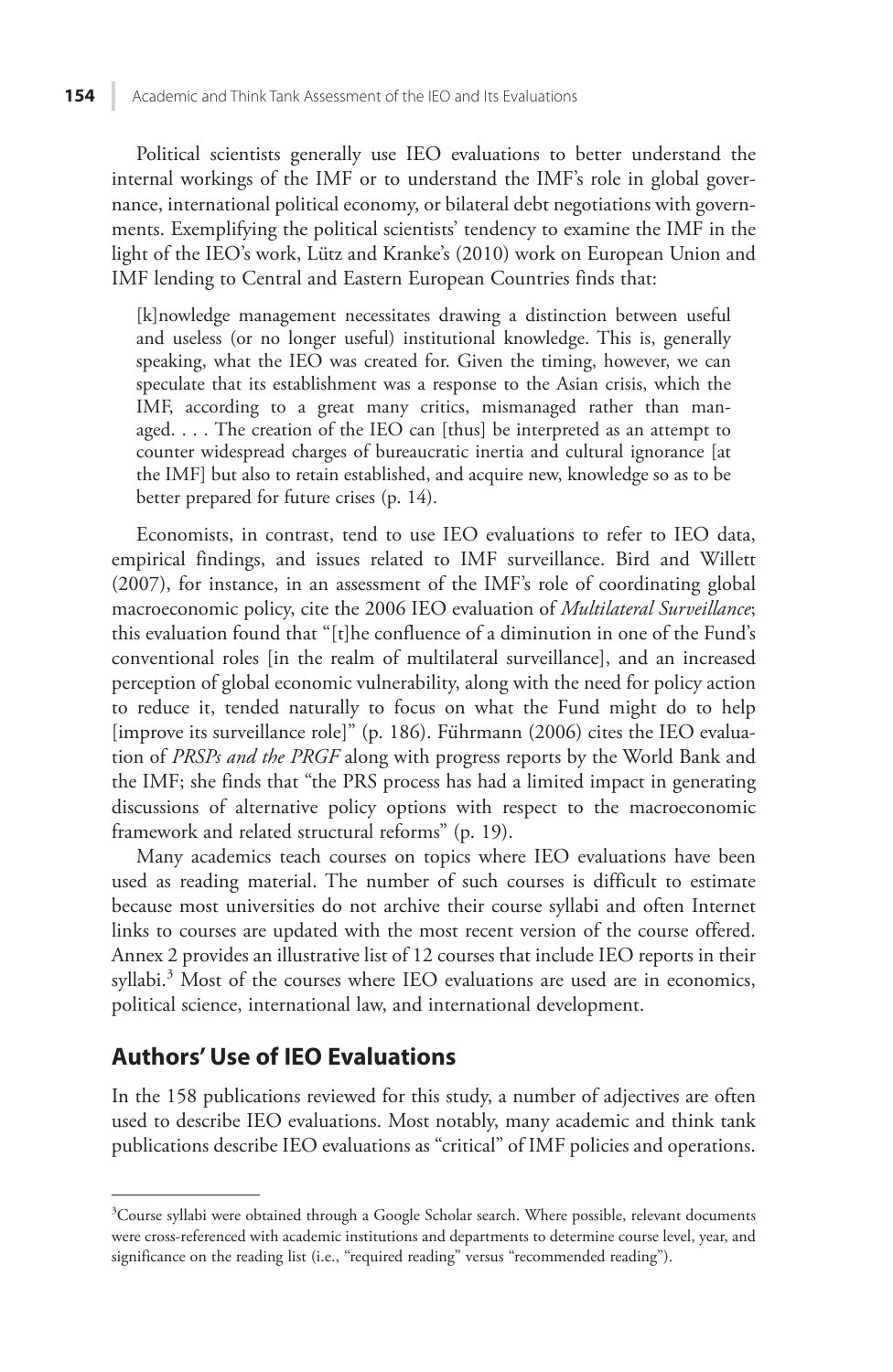The term "critical" is used as a qualifier of IEO evaluations in nearly a quarter of the publications reviewed. Others generally deem IEO evaluations "valuable," "thorough," or "outspoken," suggesting that the IEO is indeed deemed to be independent from the IMF by most of the academics and think tank analysts that use IEO evaluations in their work.

 Moreover, in the 158 publications reviewed it is rare to find references to the IEO and the IMF as synonymous. The IMF is not erroneously referenced as the author of IEO evaluations, or vice versa—which further suggests a clear understanding that the IEO is distinct from the IMF, and therefore supports the assumption that the IEO is deemed independent of the Fund. Again, the limitation here is that academic and think tank studies that may not refer to IEO evaluations are not represented in the 158 publications being sampled.

 To better understand how IEO evaluations are used by academic and think tank authors, a content analysis of IEO citations was conducted using a method adopted from Krampen and others (2002, p. 69), by reviewing "the semantic content of the citing passage for the purpose of characterizing the cited works" (as quoted in Bornmann and Daniel, 2008, p. 55).

 The results are reported in Table 10.1. All 158 publications that refer to IEO evaluations were reviewed and it was determined that most academic and think tank publications had either reflected upon or incorporated IEO evaluation findings into their own studies.

 The academic authors generally tend to cite IEO evaluations to reinforce their own evidence and findings. Paternostro, Rajaram, and Tiongson (2007, p. 49), for example, write that "[t]he social sector bias in pro-poor allocations is . . . present in the PRSP programmes, which include countries not eligible for HIPC [Heavily Indebted Poor Countries] assistance. In a review of the role of poverty reduction and growth facility programmes in supporting PRSPs, the Independent Evaluation Office (IEO) of the IMF reached similar conclusions." Similarly, Arpac, Bird, and Mandilaras (2008, p. 1497), in an analysis of the implementation of IMF-supported programs, deem the Fund's Monitoring of Fund Arrangement (MONA)-based measure of implementation "to be largely unsatisfactory" and

| Content Analysis of IEO Citations                                                        |                               |                                |
|------------------------------------------------------------------------------------------|-------------------------------|--------------------------------|
| <b>Citation Category (from 158 Source Articles)</b>                                      | Number of<br><b>Citations</b> | Percent of<br><b>Citations</b> |
| Direct reference to an empirical finding in an IEO evaluation                            | 79                            | 25                             |
| Simple mention of IEO or evaluations without specific<br>reference to finding or idea    | 97                            | 31                             |
| Direct reference to an idea, concept, or recommendation<br>arqued for in IEO evaluations | 28                            | 9                              |
| Provide overview of pertinent issues covered in IEO evaluation                           | 6                             | $\overline{2}$                 |
| Use of a data collection method from an IEO evaluation                                   | 5                             | 2                              |
| Word-for-word quotation of IEO evaluation text                                           | 80                            | 28                             |
| Use of statistics, table, figure from an IEO evaluation                                  | 13                            | 4                              |
| Total                                                                                    | 308 citations                 |                                |

#### **TABLE 10.1**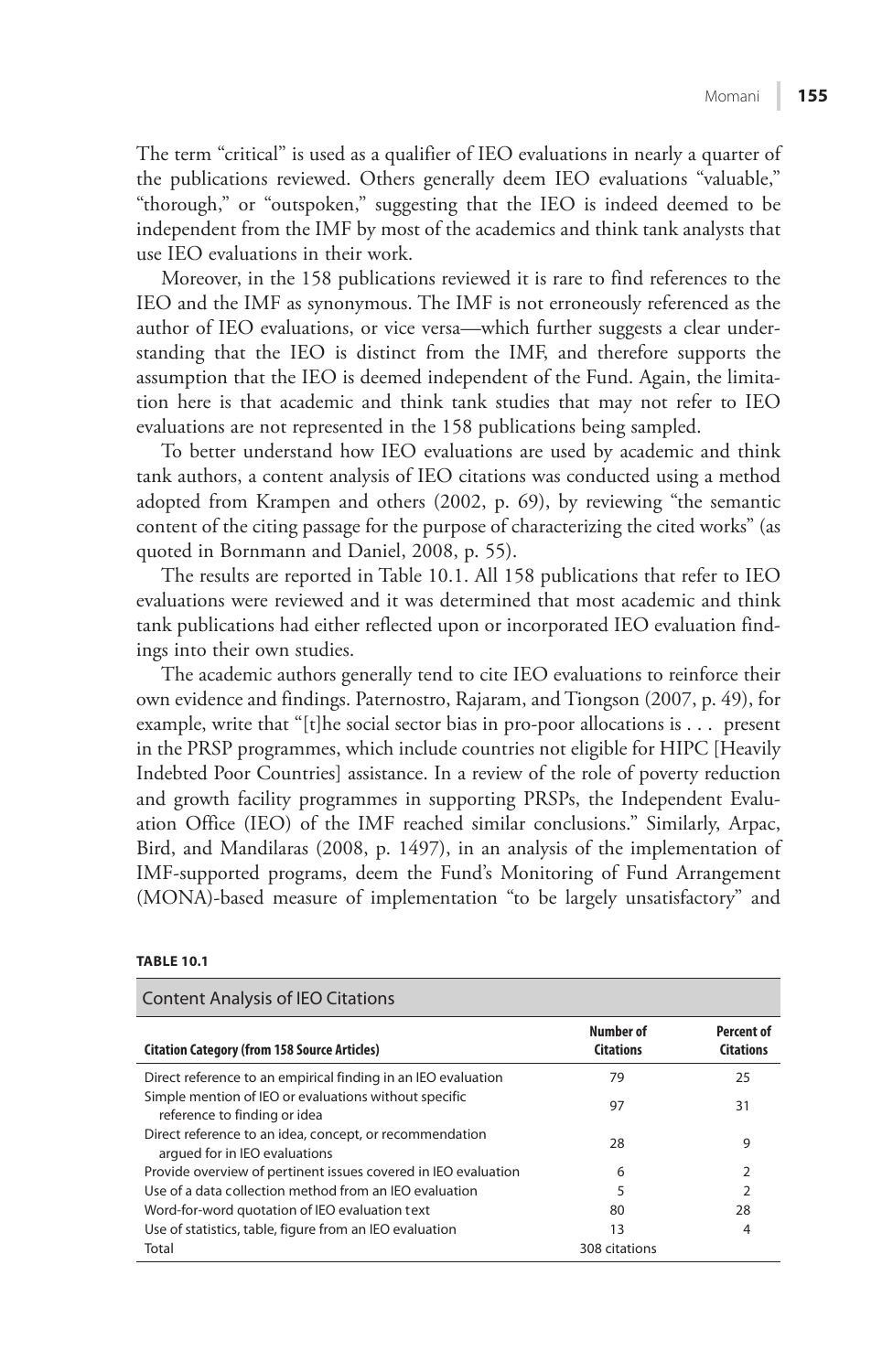write that this is "an opinion shared by the IMF's Independent Evaluation Office." Academic authors rarely use IEO data to create new hypotheses.

 Think tank analysts tend to adopt IEO data and evaluation findings, taking them at face value and using them to support their own policy recommendations. Lombardi's (2009) report on behalf of the New Rules for Global Finance Coalition offers a good example:

IEO (2008) [*Governance of the IMF*] found that protected arrangements for staff who report misconduct are lacking. Without credible protection from retaliation, staff members cannot safely report concerns about corruption, conflicts of interest and other ethical problems. The IMF should establish a whistleblower protection policy as well as an impartial office that reviews retaliation complaints and enforces a protection-from-retaliation policy. A new policy must be based on the accepted criteria for credible whistleblower protection at the inter-governmental organizations (p. 25).

 Arguably, the academic authors' provision of their own data and findings contrasting with the think tank authors' acceptance of IEO findings at "face value"—may be explained first by the comfort enjoyed by academics of having more space and time to research and publish their studies and, second, by think tank analysts' focus on brevity and policy-relevant reports that do not emphasize methodology and data collection.

 The recommendations made in IEO evaluations have had only a weak uptake. A total of 113 recommendations are offered in IEO's 18 evaluations (also see Kranke, 2011). But disappointingly, recommendations are mentioned in only 9 percent of the citations to the IEO.

#### **Academic and Think Tank Impressions of the IEO**

Some observed views of the IEO as an organization are worth noting.

Lütz and Kranke (2010) see the IEO's role as that of a manager of knowledge that can distinguish between "useful and useless (or no longer useful) institutional knowledge." In this sense, they argue, the IEO helps the IMF retain institutional memory and points out potential errors in IMF judgment. Since the IMF is constantly battling economic crises and external criticism of its very legitimacy, the IEO plays an important role as both a bank of collective memory and an organization that suggests lessons to be learned from IMF mistakes (Lütz and Kranke, 2010, p. 16).

 Perhaps less nuanced, other academic and think tank publications overwhelmingly characterize the IEO as a voice of criticism against the IMF. It is often mentioned that the IEO acts like an internal "watchdog" that operates "at arm's length" from the Fund (for example, see Weiss, 2008, p. 6; Momani, 2008, p. 9; Lütz and Kranke,  $2010$ , p. 16).

 Though most of the academic and think tank studies that reflect on the purpose of the IEO do so in passing, there is a growing academic literature interested in the organizational behavior of the IMF. Spearheaded by the work of political scientists Barnett and Finnemore (2004), who study the workings of international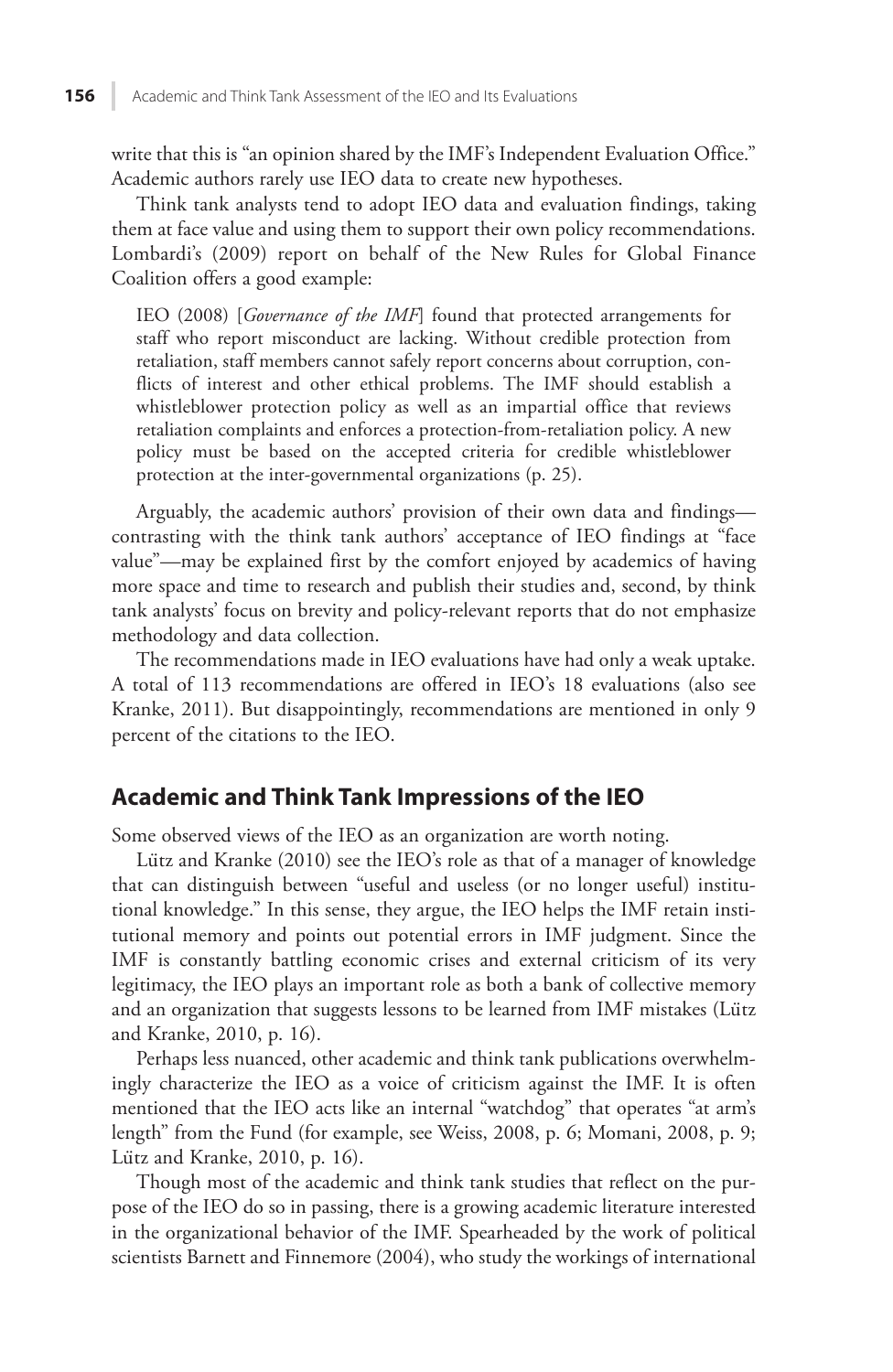organizations, this literature is increasingly incorporating the work of the IEO as a means to better understanding the internal workings, culture, and ontology of the IMF as a vital international economic organization. According to Weaver (2010, p. 383), for example:

 [T]he story of independent evaluation in the IMF illustrates the extent to which performance is contingent on numerous factors internal and external to the organization. The IEO is dependent for its success on acceptance by staff and management within the Fund to empower it to carry out its evaluations and ensure the feedback loops needed to spur organizational learning. In addition, the IEO must garner approval from international actors, both states and civil society, whose perceptions of the IEO's necessity and legitimacy will continue to shape Board and management's support for the IEO's continued role in Fund evaluation (see also Momani, 2007; Moschella, 2011).

 Most of the 158 publications reviewed contain positive comments and opinions of the IEO, which they credit with "doing an excellent job" (Martin and Bargawi, 2004, p. 47), being "very active" (Santor, 2006), and helping to reduce "information asymmetries" in IMF operations (Kahler, 2004).

 Reflecting on the genesis of the IEO, Kenen (2004, p. 4627) notes that the very creation of the IEO and its evaluations "signals that the IMF is serious about turning the light inward to confront its mistakes and shortcomings and draw relevant lessons for its future work." In a similar vein, Raffer (2005, p. 9) suggests that the very creation of the IEO was "commendable" and in "the right direction."

 In sum, the IEO is often credited for playing a valuable and productive role, but as the section below describes, questions are raised about IEO autonomy.

#### **Critical Analysis of IEO Evaluations by Authors**

 Few, if any, of the academic and think tank studies criticize IEO methodology for data gathering or analysis. In contrast, most are positive, noting that the IEO offers a "detailed evaluation," a "rich source of data," "a very useful source of material," "useful information," or "a thorough evaluation." Consequently, most concur with or imply that the IEO's "main findings appear to be robust and secure."

 Further reflecting on the quality and candor of IEO evaluations, Buckley (2011, pp. 200–201) adds that each evaluation has been "an extensive, detailed, reasoned document, some more forthright and direct than others, but most tending to be relatively clear and critical in their findings." Buckley further quotes a number of passages from IEO reports and adds that "these are not the words of [IEO] bureaucrats seeking to be coy or to obfuscate. These are honest assessments of the Fund's policies and achievements." Similarly, Lee (2007, p. 135) claims that the IEO evaluation of *PRSPs and the PRGF* , for example, is a "critique as devastating as any of the many furnished by the IMF's critics among the academic and NGO communities."

 A number of authors note that they believe the IEO and its evaluations provide a positive feedback loop on IMF operations and policies. According to Bird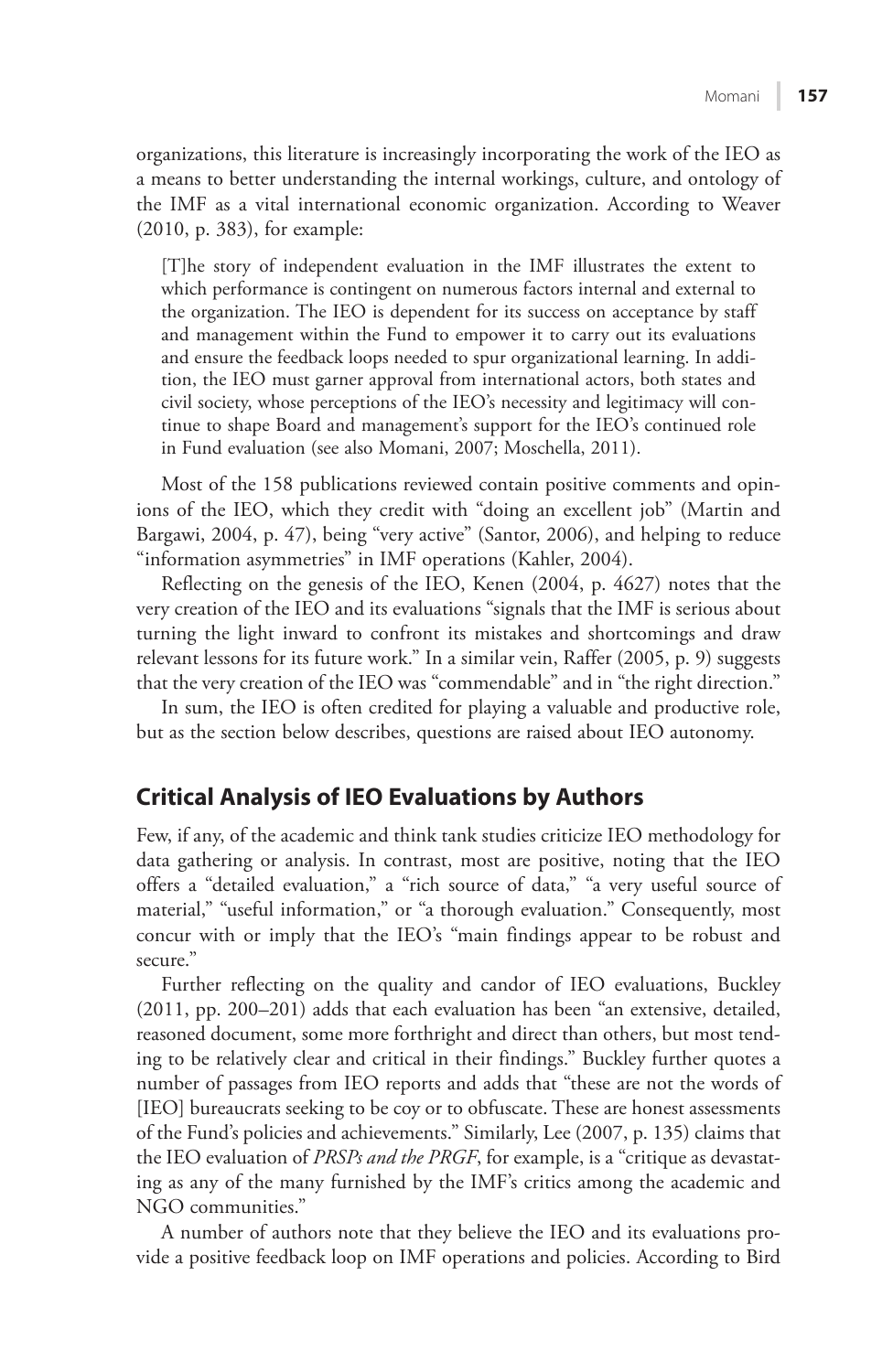(2005), IEO reports helped increase attention to targeting errors in the Fund's Enhanced Structural Adjustment Facility and started to "highlight the issue and to correct the information asymmetries that previously allowed it to occur" (pp. 1371–72). In an earlier assessment, Husain (2002, p. 6) optimistically notes that the IEO will help enhance the quality of IMF governance. Both Bloom (2011, p. 802) and Kothalawala (2012, p. 1) suggest that the 2007 IEO evaluation of *Structural Conditionality* led the Fund to revamp its Conditionality Guidelines in 2009. And, according to one nongovernmental organization, the IEO's advice on changes in IMF conditionality motivated aid agencies such as the United Kingdom Department for International Development to make changes in their own loan conditionality (Rowden, 2011).

 In the 158 publications reviewed, a number of authors comment on specific issue areas of concern. Martin and Bargawi (2004, p. 47) advocate for the IEO to do more Poverty and Social Impact Analysis and ex post assessments of Fund arrangements. Husain (2002, pp. 6–7) argues in favor of an IEO study on IMF internal decision-making. McBeth (2009) urges that to improve the IMF's record regarding human rights the IEO needs to consider adding impact studies of IMF policies, by consulting the people affected by the issues it is evaluating.

 In the minority opinion, a number of academics and civil society activists note that IEO evaluations can appear indecisive in their findings and conclusions and that the IEO is then "unable to form a firm judgment." That is, the IEO is said to be notably stronger at diagnosing the problem at the IMF than in offering an alternative course of direction. One NGO activist (Rowden, 2011) observes that the IEO's analysis and documentation of IMF failures are quite critical, but that its recommendations are often weaker than its assessment of Fund policies and hence have little impact on future Fund outcomes. Fischer (2008) argues that the IEO has often seemed to struggle in its reports to offer an alternative to IMF analytical frameworks, and has not seriously attempted to formulate an alternative. As a critic of mainstream economics, Raffer (2005, p. 9) adds that the IEO does "not change the underlying problem. While officially recognizing fault, they [the IEO and the World Bank's Inspection Panel] do not provide real relief, economic redress." Raffer's criticism may be unwarranted, particularly considering the fact that by the IEO's own admission, the economics discipline has been unable to provide an alternative theoretical framework to underpin much of the IMF's analysis. Hence, the expectation that the currently meager number of IEO staff could provide a new economic framework of analysis is, frankly, implausible.

#### **Strengthening IEO Autonomy**

 Among the studies that reflect on the impact of the IEO as an organization, several note that it is difficult to have an impact on the IMF. Buckley criticizes that the IEO has yet to change the IMF or affect the IMF's culture and policies. Along the same lines, I would note that over 10 years of evaluations, the IEO has continued to recommend a change in IMF staff culture.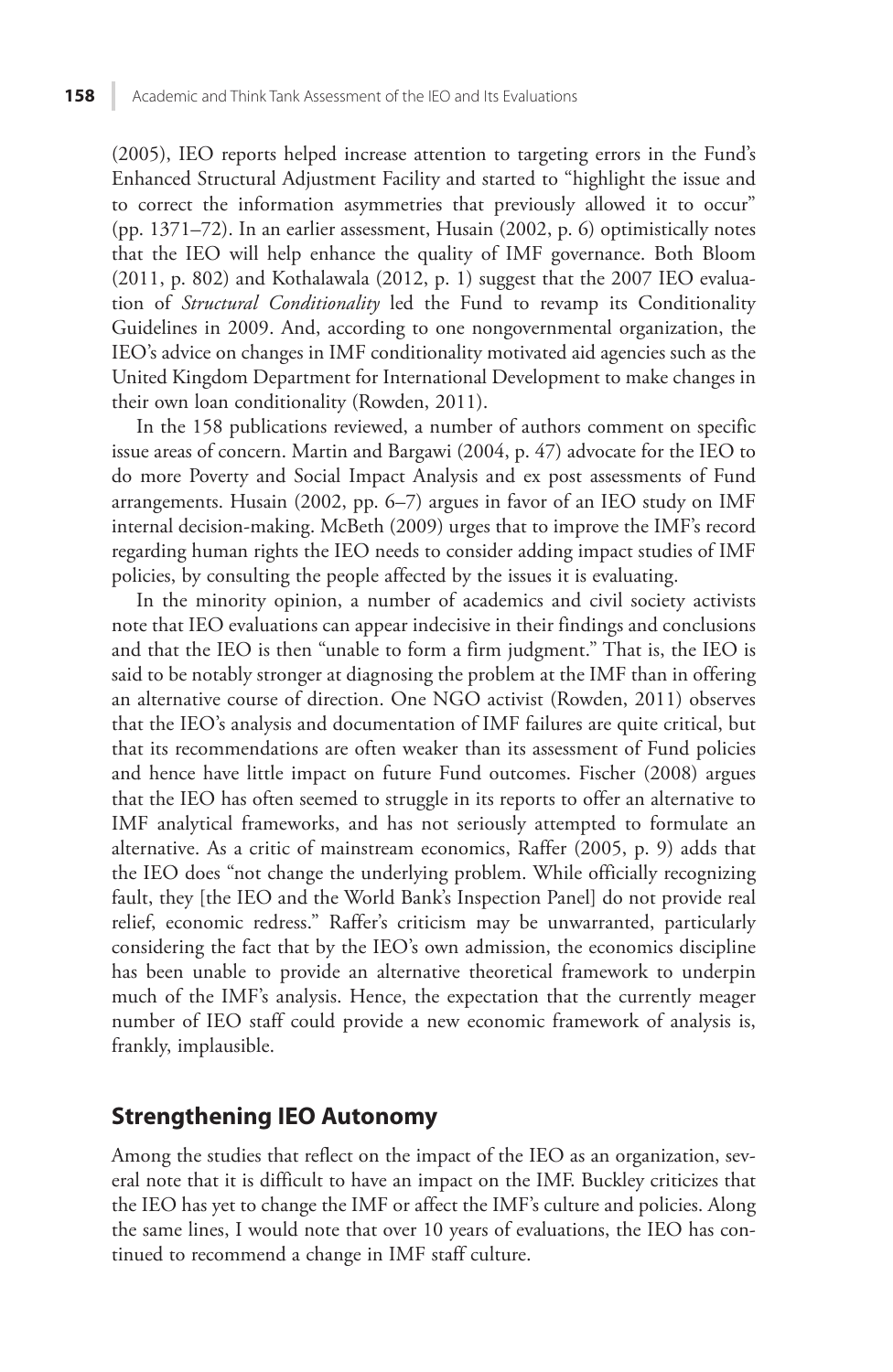While it is indeed a "work in progress" to change IMF staff culture, and organizational behavior changes at glacial speeds, we do not have a metric to determine how and whether cultural change is happening, as called for in IEO evaluations and the IEO's own mandate of bringing in a "learning culture at the Fund" (also see Weaver, 2010). Santor (2006, p. 7) rightly notes that the IEO's impact on the IMF is yet to be determined or measured. The IEO ought to consider some standardized method of measuring cultural change, perhaps through periodic surveys of IMF staff members. The IEO may want to consider building on a survey of IMF staff that was conducted for the 2006 "Report of the External Evaluation of the Independent Evaluation Office."

 While most of the academic and think tank publications reviewed argue that IEO evaluations have been critical of the IMF, questions continue to be raised regarding the IEO's autonomy from the rest of the IMF. In particular, several of the publications reviewed express concerns about possible tensions between the IEO and the IMF Executive Board. Bossone (2008, p. 46), for example, suggests that despite IEO evaluations, the IMF Executive Board has "devoted at best only passing attention to them." Baker (2009, p. 54) argues that the Executive Board reacted to the IEO's *PRSPs and the PRGF* evaluation with "cool indifference, essentially business as usual."

 It should be expected that in any relationship between an organization and its internal evaluator, ombudsperson, or auditor, some healthy tension would arise from the latter playing its role of assessor. This is not in question. Instead, the concern raised by some of the authors examined is that of how and whether the IMF Executive Board is in some way undermining the authority and activity of the IEO and its work. Clark and Perrin (2008, p. 4) herald the IEO as among the most independent of similar bodies in multilateral financial institutions, but they also point out that the IEO reports are sanctioned by the IMF Executive Board and that management approval is required for implementation of IEO recommendations. Similarly, Head (2005 and 2010) finds the IEO is not a truly independent and external actor because the appointments of its Director and staff are subject to IMF approval (also see McBeth, 2009). "Possessing the form but not the substance of independence," adds Lee (2007, p. 135). Consequently, Lee points out, the IEO cannot "counterbalance" what he terms the more powerful IMF internal evaluation units: the Office of Audit and Inspection and the Policy Development and Review Department.

 Having taken these arguments into consideration, it should be noted that the IMF Executive Board discusses each IEO report and provides its reflections in a summing up paper that is annexed to the report (along with the evaluation responses of IMF staff and Management). The inclusion of this Summing Up paper in the IEO report is particularly useful as it serves as a quality check on IEO evaluation. The concern here is whether the IMF Executive Board blocks publication of IEO findings or censors elements of IEO reports.<sup>4</sup> It would be useful to

<sup>4</sup> While in theory member countries, through a Board decision, could stop publication of an IEO report, this has never happened and nothing has ever been censored. It is also important to point out that IMF Management does not have a formal way to block the publication of IEO's evaluations, and has never attempted to do so.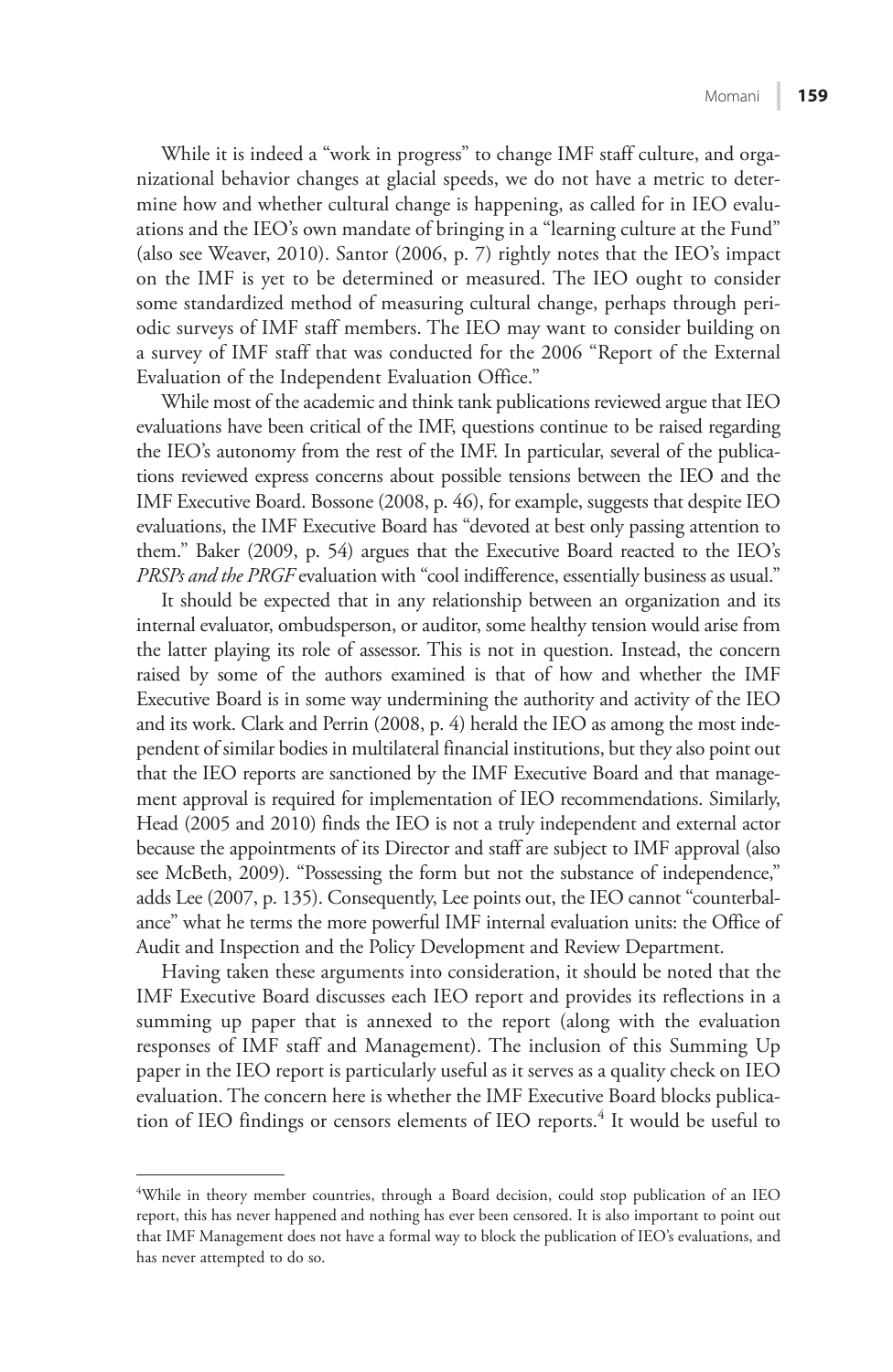lay out the parameters of IMF Board involvement in IEO evaluations and to clarify these at the outset of IEO evaluations to overcome any misperceptions.

 As another means to strengthen IEO autonomy, Kahler (2006) argues for "a super IEO" that would look at the interaction of IMF staff and Management with external political actors, allowing for clearer guidelines on shareholder intervention in internal IMF decision making. Referring to the IEO's evaluation of the Argentina crisis as an example, Kahler (2006) argues that the IEO has inappropriately limited itself to examining the roles of the IMF staff and Executive Board, and that ignoring these internal actors' interaction with shareholders has led to "blame shifting" on to the Fund's internal operations.

 Martin and Bargawi (2004, p. 47) suggest that an IEO with added resources and more staff could enhance its effectiveness. Bradlow (2009) calls for further enhancing the IEO and expanding its responsibilities. Kim (2010, p. 77) suggests that the IEO needs to expand its purview by hosting a permanent ombudsman or an independent review panel to investigate complaints from stakeholders (also see Lombardi, 2009). Yen (2005, p. 1) points out that the IEO staff is quite small and therefore can only focus on a limited number of issues and topics at a time. He argues that the IEO needs to be enhanced and given a wider scope; he suggests increasing its "capacity and timeliness" by creating task groups of individuals from academia, civil society, and staff from other UN agencies.

### **Recommendations for Improving Accessibility to Researchers**

 For the present study the IEO evaluations were analyzed to assess their readability, accessibility, and layout. Generally, IEO evaluations are accessible online via the IEO website. However, they do not feature in the databases that are most used by academic researchers and think tank analysts: Google Scholar, National Bureau of Economic Research, Social Science Research Network, or the Web of Science research database. This makes it difficult to find the IEO evaluations unless one is directed to the IEO website.

 The two-column page layout of IEO evaluations makes these reports difficult to read and scan. This layout is foreign to most academics and think tank analysts and discontinuing its use could improve utilization. A number of IEO evaluations use flow charts that are useful ways of illustrating organizational relationships and decision-making processes. Box inserts to illustrate issues or debates are very useful ways of breaking up the text and allow researchers to quickly focus on desired topics. In IEO evaluation reports where bold typeface is selectively used, readability is easier. For example, the 2008 evaluation of *Governance of the IMF*, strikes an excellent balance by "bolding" the concepts and terms at the start of each paragraph, directing the reader to the required information and concepts. It is noted that IEO evaluations have become more succinct and brief over time. But while at times background material is available as part of an IEO evaluation, it can be confusing to researchers as to what material is pertinent, what counts as part of the evaluation, and what counts as raw data.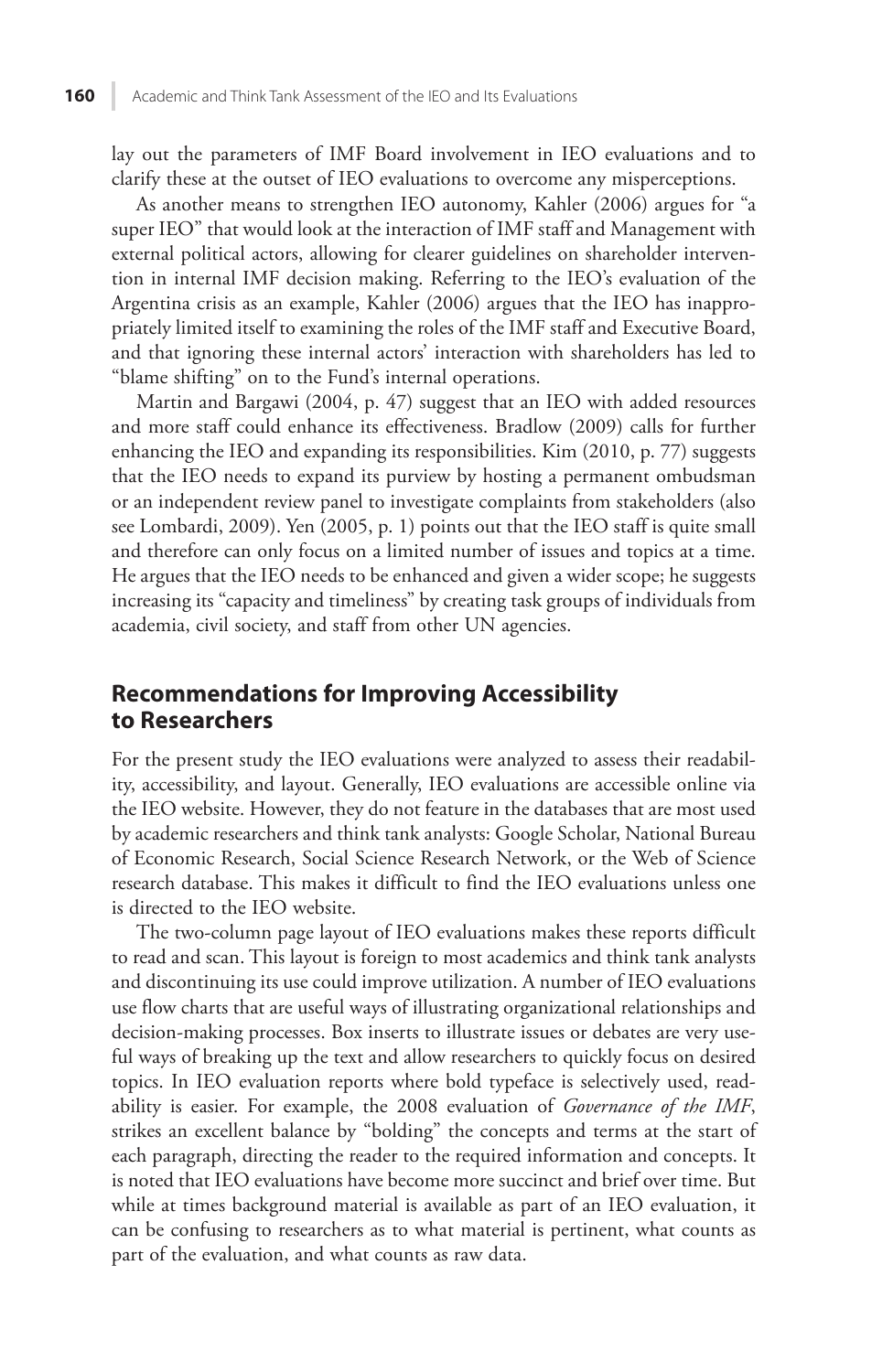To improve academic and think tank analysts' uptake of the recommendations contained in IEO evaluations, it is suggested that a summary of findings and recommendations be positioned at the start of each evaluation, as was notably done in the 2005 *Technical Assistance* evaluation and the 2006 *Multilateral Surveillance* evaluation. Recommendations placed at the end of an evaluation report can be buried and lost. Moreover, numbering each paragraph of IEO evaluations in the two-column layout is confusing. For example, in the 2011 *Research at the IMF* evaluation, the first recommendation appears only on page 25 and is headed by paragraph number 82. It would be helpful to have recommendations listed and numbered in the executive summary and expanded on in subsequent chapters.

# **Conclusion**

 Academic and think tank analysts clearly have an overall positive view of the IEO. Many view the IEO as an independent organization with the tough task of auditing the IMF's performance. Not many academics seem to see the IEO as having affected the IMF's policies and performance, but that said, few if any academic studies have examined this question.

 There remains overwhelming sentiment among academics and think tank analysts that the IEO may not be as autonomous as it could or should be. Again, this is more of an impression than a finding from rigorous investigation. Removing or addressing this (mis)perception would be beneficial.

 The impact of the IEO and its evaluations on academics and think tank analysts has been varied. Academics, both economists and political scientists, in practice constitute a larger part of the IEO's audience than think tank analysts or civil society organizations. While generally most IEO evaluations are evenly cited by the reviewed publications, topics pertaining to the IMF's poorest members and to surveillance issues have tended to be of greatest interest to academics and analysts.

 Finally, there are means of improving the readability of IEO evaluations that could improve the uptake of these reports and their recommendations.

#### **References**

- Arpac, Ozlem, Graham Bird, and Alex Mandilaras, 2008, "Stop Interrupting: An Empirical Analysis of the Implementation of IMF Programs," *World Development* , Vol. 36, No. 9, pp. 1493–1513.
- Baker, Brook K., 2009, "The Long and Tortured Road to Adequate, Sustained, and Spendable Domestic and Donor Financing for Health," Discussion Paper for the International Civil Society Support Group With Support from the International Civil Society Support Group and Northeastern University School of Law (Amsterdam: International Civil Society Support Group). Available at [http://parthealth.3cdn.net/99b3164867fdfa64cf\\_rxm6voaiz.pdf.](http://parthealth.3cdn.net/99b3164867fdfa64cf_rxm6voaiz.pdf)
- Barnett, Michael, and Martha Finnemore, 2004, *Rules for the World: International Organizations in Global Politics* (Ithaca, New York: Cornell University Press).
- Bird, Graham, 2005, "Over-Optimism and the IMF," *World Economy* , Vol. 28, No. 9 (September), pp. 1355–73.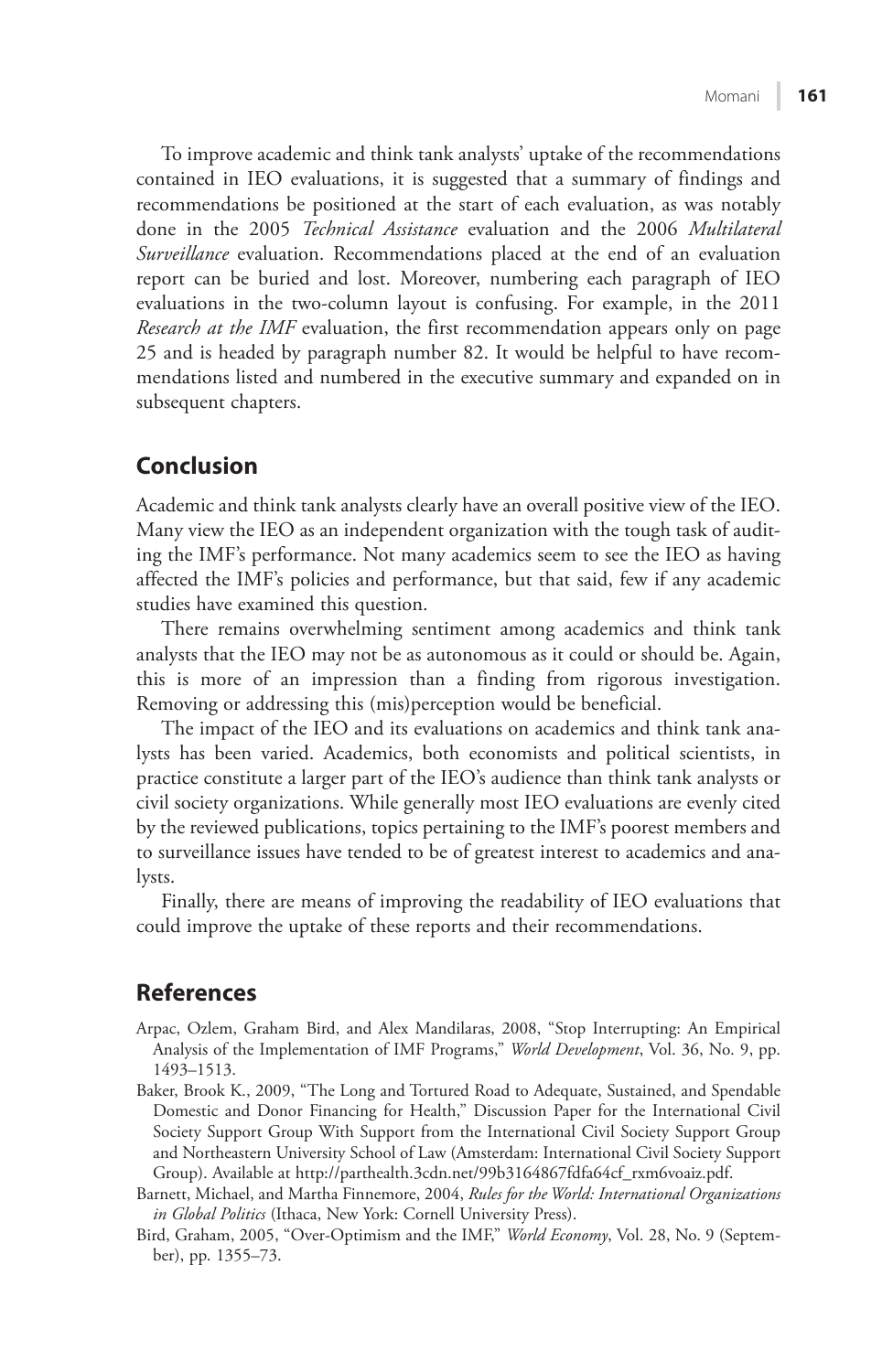- Bird, Graham, and Thomas D. Willett, 2007, "Multilateral Surveillance: Is the IMF Shooting for the Stars?" *World Economics*, Vol. 8, No. 4 (October–December), pp. 167-89.
- Bloom, Aaron, 2011, "The Power of the Borrower: IMF Responsiveness to Emerging Market Economies," *International Law and Politics* , Vol. 43, pp. 767–810.
- Bornmann, Lütz, and Hans-Dieter Daniel, 2008, "What Do Citation Counts Measure? A Review of Studies Citing Behavior," *Journal of Documentation* , Vol. 64, No. 1, pp. 45–80.
- Bossone, Biagio, 2008, "The Effectiveness of IMF Surveillance: A Study on Global Financial Governance," *World Economics*, Vol. 9, No. 4 (October–December), pp. 27–53.
- Bradlow, Daniel, D., 2009, "The G20 and Sustainable IMF Reform," American University Washington College of Law Working Paper 3–25–2009 (Washington: American University Washington College of Law).
- Buckley, Ross P., 2011, "Should We Stop the IMF From Doing What It Should Not Do? A Radical Idea," in *Regulatory Failure and the Global Financial Crisis: An Australian Perspective* , ed. by Mohamed Ariff, John Farrar, and Ahmed Khalid (Cheltenham, Gloucester, United Kingdom: Edward Elgar Publishing).
- Clark, C. Scott, and Burt Perrin, 2008, "Review of the Independence and Effectiveness of the Asian Development Bank's Operations Evaluation Department (OED)," Working Group Asian Development Bank Final Report (Mandaluyong City, Philippines: Asian Development Bank).
- Fischer, Stanley, 2008, "Mundell-Fleming Lecture: Exchange Rate Systems, Surveillance, and Advice," *IMF Staff Papers* , Vol. 55, No. 3 (July), pp. 367–83.
- Füthrmann, Bettina, 2006, "Stakeholder Participation in Policy Reforms Linked to PRS Implementation," paper in contribution to the project "Participation in PRS Implementation," conducted by the Institute for Development and Peace (INEF), University of Duisburg-Essen/Germany, on behalf of the World Bank, Participation and Civic Engagement Team (P&CE team) in the Social Development Department. Available at [http://inef.uni-due.de/](http://inef.uni-due.de/page/documents/eberlei/Fuehrmann-PolicyReforms_June2006.pdf) [page/documents/eberlei/Fuehrmann-PolicyReforms\\_June2006.pdf.](http://inef.uni-due.de/page/documents/eberlei/Fuehrmann-PolicyReforms_June2006.pdf)
- Garfield, E., 1962, "Can Citation Indexing Be Automated?" *Essays of an Information Scientist* , Vol. 1, pp. 84–90.
- Head, John W., 2005. *The Future of the Global Economic Organizations: An Evaluation of the Criticisms Leveled at the IMF, the Multilateral Development Banks, and the WTO* (Leiden, The Netherlands: Hotei Publishing).
- \_\_\_\_\_, 2010, "The Asian Financial Crisis in Retrospect–Observations on Legal and Institutional Lessons Learned After a Dozen Years," *East Asia Review*, Vol. 5, No. 31, pp. 31-101.
- Husain, Ishrat, 2002, "Pakistan and the IMF: 1988–2002," paper presented at the International Expert Workshop organized by the German Foundation for Development (DSE) at Berlin, July 1–2. Available at [http://ishrathusain.iba.edu.pk/speeches/economicManagementPolicies/](http://ishrathusain.iba.edu.pk/speeches/economicManagementPolicies/2-Jul-02.pdf) [2-Jul-02.pdf.](http://ishrathusain.iba.edu.pk/speeches/economicManagementPolicies/2-Jul-02.pdf)
- Kahler, Miles, 2004, "Defining Accountability Up: The Global Economic Multilaterals," *Government and Opposition* , Vol. 39, No. 2 (April), pp. 132–58.

 \_\_\_\_\_, 2006, "Internal Governance and IMF Performance," in *Reforming the IMF for the 21 st Century* , ed. by Edwin M. Truman (Washington: Institute for International Economics).

- Kenen, Peter B., 2004, "Appraising the IMF's Performance: A Review of the First Three Studies by the New Independent Evaluation Office," *Finance and Development* , Vol. 41(March), pp.41–45.
- Kim, Joongi, 2010, "IMF Reform from a Corporate Governance Perspective: A Test Bed for a New Paradigm for Global Governance," in *Proceedings of Conference Reform, The Asan Institute for Policy Studies—G20 and Global Governance Reform* , ed. by Chaibong Hahm and Jongryn Mo (Seoul: The Asan Institute for Policy Studies). Available at [http://www.asaninst.](http://www.asaninst.org/upload_eng/board_files/file1_135.pdf#page=76) [org/upload\\_eng/board\\_files/file1\\_135.pdf#page=76.](http://www.asaninst.org/upload_eng/board_files/file1_135.pdf#page=76)
- Kothalawala, Bandula, 2012, "Conditionality in Flux Some Reflections on Recent Changes," Trades Union Congress. Available at [www.tuc.org.uk/international/tuc-19434-f0.cfm.](www.tuc.org.uk/international/tuc-19434-f0.cfm)
- Krampen, Guenter, Leo Montada, Patrick Burkard, Marianne Miller, Rainer Neppl, Gabriel Schui, Ute Wahner, and Juergen Wiesenhuetter, 2002, *Wissenschaftsforschung in der Psychologie* (Goettingen: Hogrefe).
- Kranke, Matthias, 2011, "The Paradigmatic 'Midlife Crisis': Organizational Learning and Legitimacy at the International Monetary Fund Since 2001," paper presented at the 6th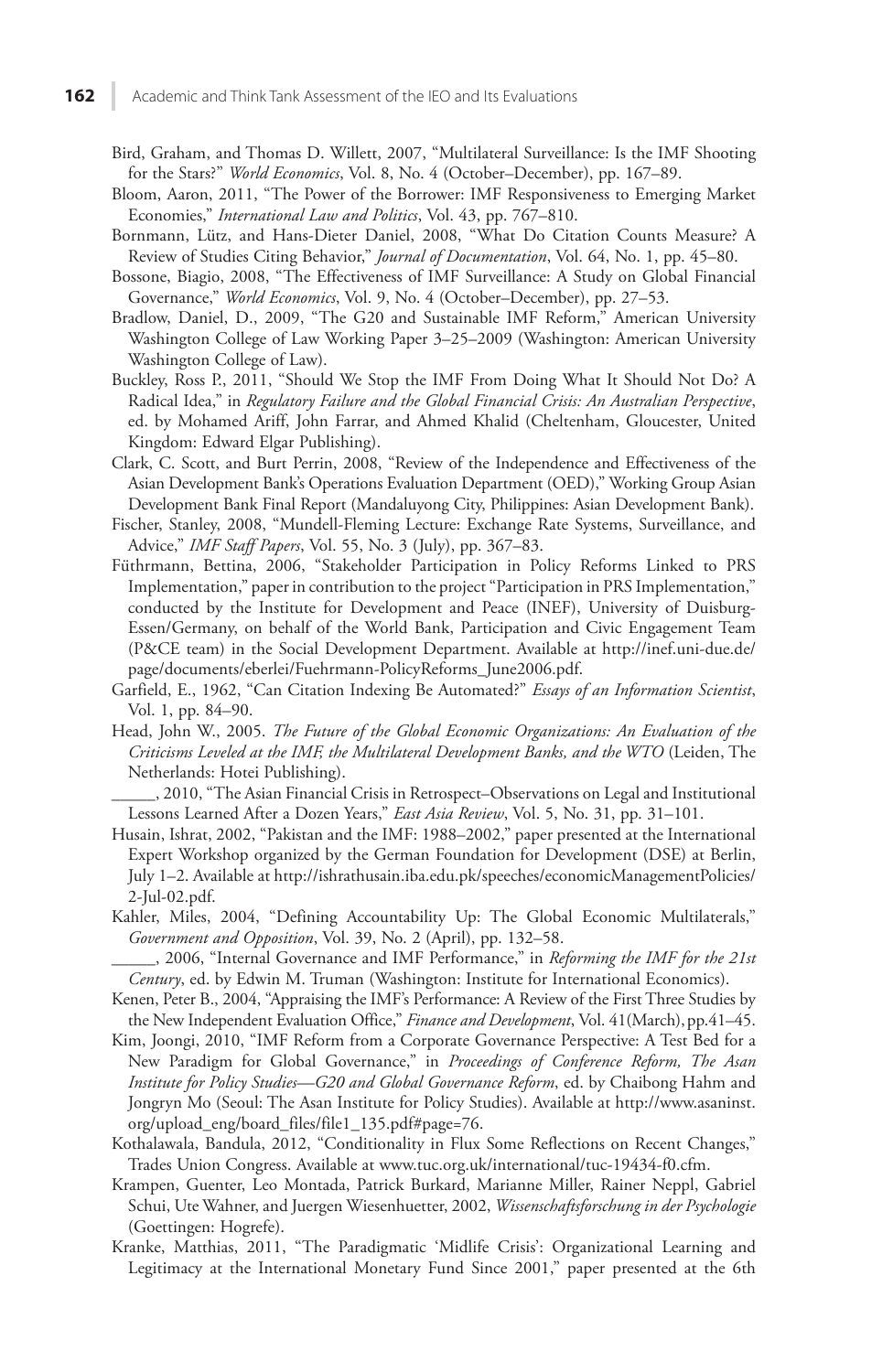ECPR General Conference, Reykjavik, August 25–27 (Colchester, Essex, United Kingdom: The European Consortium for Political Research). Available at [www.ecprnet.eu/MyECPR/](www.ecprnet.eu/MyECPR/proposals/reykjavik/uploads/papers/2535.pdf) [proposals/reykjavik/uploads/papers/2535.pdf.](www.ecprnet.eu/MyECPR/proposals/reykjavik/uploads/papers/2535.pdf) 

- Lee, Simon, 2007, "Global Governance and the International Monetary Fund," in *Global Governance and Japan: The Institutional Architecture* , ed. by Glenn D. Hook and Hugo Dobson (New York: Routledge).
- Lombardi, Domenico, 2009, "Report on the Civil Society (Fourth Pillar) Consultations with the International Monetary Fund on Reform of IMF Governance" (Washington: New Rules for Global Finance Coalition).
- Lütz, Susanne, and Matthias Kranke, 2010, "The European Rescue of the Washington Consensus? EU and IMF Lending to Central and Eastern European Countries," The London School of Economics and Political Science 'Europe in Question' Discussion Paper Series No. 22 (London: London School of Economics).
- Martin, Matthew, and Hannah Bargawi, 2004, "The Role of the IMF in Low Income Countries," Study for Swedish Ministries of Finance and Foreign Affairs, September 27 (London: Development Finance Group). Available at [www.dri.org.uk/pdfs/DRI\\_Sweden\\_](www.dri.org.uk/pdfs/DRI_Sweden_IMF_LICs.pdf) [IMF\\_LICs.pdf.](www.dri.org.uk/pdfs/DRI_Sweden_IMF_LICs.pdf)
- McBeth, Adam, 2009, "A Right by Any Other Name: The Evasive Engagement of International Financial Institutions with Human Rights," *George Washington International Financial Institutions and Human Rights* , Vol. 40, No. 4 (August), pp. 1101–56.
- McCain, K.W., and K. Turner, 1989, "Citation Context Analysis and Aging Patterns of Journal Articles in Molecular Genetics," *Scientometrics* , Vol. 17, pp. 127–63.
- Momani, Bessma, 2007, "IMF Staff: Missing Link in IMF Reform Proposals," *Review of International Organizations* (June).
- \_\_\_\_\_, 2008, "IMF Rhetoric on Reducing Poverty and Inequality," in *Global Governance, Poverty, and Inequality* , ed. by Jennifer Clapp and Rorden Wilkinson (New York: Routledge).
- Moschella, Manuela, 2011, "Lagged Learning and the Response to Equilibrium Shock: The Global Financial Crisis and IMF Surveillance," *Journal of Public Policy*, Vol. 31, No. 2 (August), pp. 121–41.
- Paternostro, Stefano, Anand Rajaram, and Erwin R. Tiongson, 2007, "How Does the Composition of Public Spending Matter?" *Oxford Development Studies* , Vol. 35, No. 1 (March), pp. 47–82.
- Raffer, Kunibert, 2005, "Delivering Greater Information and Transparency in Debt Management," paper presented at 5th UNCTAD Inter-Regional Debt Management Conference, Geneva, June 20–24 (Geneva: United Nations Conference on Trade and Development). Available at [http://r0.unctad.org/dmfas/pdfs/raffer2.pdf.](http://r0.unctad.org/dmfas/pdfs/raffer2.pdf)
- \_\_\_\_\_, 2011, "Impacts of IMF Policies on National Education Budgets and Teachers: Exploring Possible Alternatives and Strategies for Advocacy," June (Brussels: Education International Research Institute).
- Rowden, Rick, 2011, "Impacts of IMF Policies on National Education Budgets and Teachers: Exploring Possible Alternatives and Strategies for Advocacy," June (Brussels: Education International Research Institute).
- Santor, Eric, 2006, "Governance and the IMF: Does the Fund Follow Corporate Best Practice?" Bank of Canada Working Paper 2006–32, September (Ottawa: Bank of Canada).
- Weaver, Catherine, 2010, "The Politics of Performance Evaluation: Independent Evaluation at the International Monetary Fund," *The Review of International Organizations* , Vol. 5, No. 3 (January), pp. 365–85.
- Weiss, Martin A., 2008, "The Global Financial Crisis: The Role of the International Monetary Fund (IMF)," CRS Report for Congress (Washington: The Library of Congress Congressional Research Service). Available at [http://fpc.state.gov/documents/organization/](http://fpc.state.gov/documents/organization/112052.pdf) [112052.pdf.](http://fpc.state.gov/documents/organization/112052.pdf)
- Yen, Goh Chien, 2005, "Note 2—Bringing More Voices into the Policy Debate," The International Development Research Centre (Ottawa: Parliament of Canada). Available at [http://idrc.org/mimap/ev-85022–201–1-DO\\_TOPIC.html.](http://idrc.org/mimap/ev-85022%E2%80%93201%E2%80%931-DO_TOPIC.html)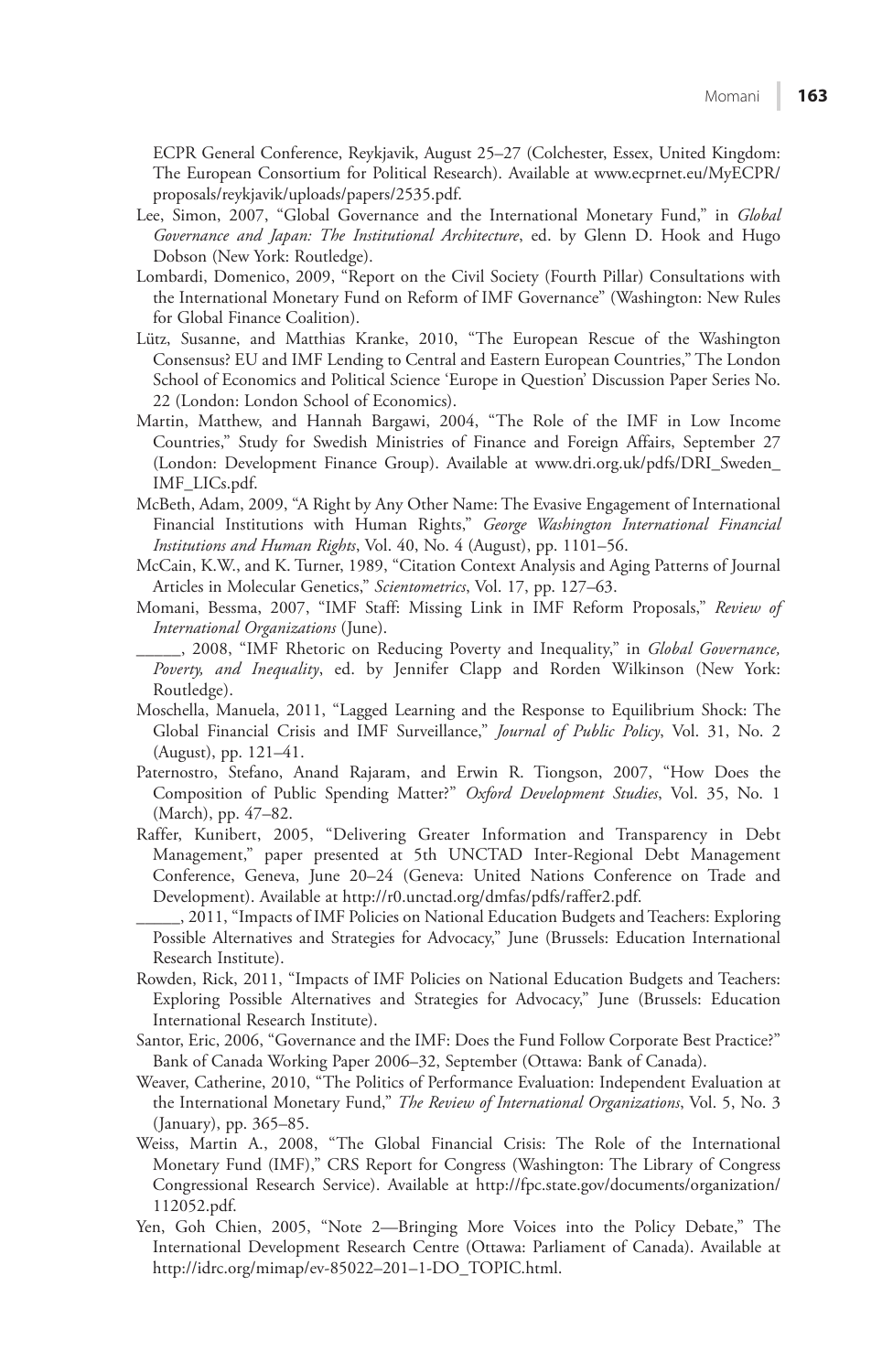# **Annex 1. Bibliographical Entry of Documents Used in Academic and Think Tank Assessment of IEO Studies and Reports**

\* Indicates document that refers to the IEO but not to a specific IEO report

- Abdelal, Rawi, 2006a, "The IMF and the Capital Account," in *Reforming the IMF for the 21st Century* , ed. by Edwin M. Truman (Washington: Institute for International Economics).
- \_\_\_\_\_, 2006b, "Writing the Rules of Global Finance: France, Europe, and Capital Liberalization," *Review of International Political Economy* , Vol. 13, No. 1 (February), pp. 1–27.
- Akyüz, Yilmaz, 2005, "Reforming the IMF: Back to the Drawing Board," Intergovernmental Group of Twenty-Four, G-24 Discussion Paper Series No. 38 (New York and Geneva: United Nations).

 \_\_\_\_\_, 2007, "Debt Sustainability in Emerging Markets: A Critical Appraisal," DESA Working Paper No. 61 (New York: United Nations Department of Economic and Social Affairs).

- \_\_\_\_\_, 2008, "Global Rules and Markets: Constraints over Policy Autonomy in Developing Countries," Policy Integration and Statistics Department International Labor Office Working Paper No. 87 (Geneva: International Labor Organization).
- \_\_\_\_\_, 2009, "Managing Financial Instability: Why Prudence Is Not Enough?" DESA Working Paper No. 86 (New York: United Nations Department of Economic and Social Affairs).
- \_\_\_\_\_, 2010, "Why the IMF and the International Monetary System Need More Than Cosmetic Reform," South Centre Research Paper No. 32 (Geneva: South Centre).
- Alissa, Sufyan, 2007, "Rethinking Economic Reform in Jordan: Confronting Socioeconomic Realities," Carnegie Papers No. 4, July (Washington: Carnegie Endowment for International Peace).
- Arpac, Ozlem, Graham Bird, and Alex Mandilaras, 2008, "Stop Interrupting: An Empirical Analysis of the Implementation of IMF Programs," *World Development*, Vol. 36, No. 9, pp. 1493–1513.
- Baker, Brook K., 2009, "The Long and Tortured Road to Adequate, Sustained, and Spendable Domestic and Donor Financing for Health," A Discussion Paper for the International Civil Society Support Group with Support from the International Civil Society Support Group and Northeastern University School of Law (Amsterdam: International Civil Society Support Group). Available at [http://parthealth.3cdn.net/99b3164867fdfa64cf\\_rxm6voaiz.pdf.](http://parthealth.3cdn.net/99b3164867fdfa64cf_rxm6voaiz.pdf)
- \_\_\_\_\_, 2010, "The Impact of the International Monetary Fund's Macroeconomic Policies on the AIDS Pandemic," *International Journal of Health Services* , Vol. 40, No. 2, pp. 347–63.
- Baker, Dean, 2011a, "What Is Hard to Understand About Firing Economists?" Center for Economic and Policy Research Op-Eds and Columns (April). Available at [www.cepr.net/](www.cepr.net/index.php/op-eds-&-columns/op-eds-&-columns/what-is-hard-to-understand-about-firinge-conomists) [index.php/op-eds-&-columns/op-eds-&-columns/what-is-hard-to-understand-about-firing](www.cepr.net/index.php/op-eds-&-columns/op-eds-&-columns/what-is-hard-to-understand-about-firinge-conomists)[economists.](www.cepr.net/index.php/op-eds-&-columns/op-eds-&-columns/what-is-hard-to-understand-about-firinge-conomists)

 \_\_\_\_\_, 2011b, "Dominique Strauss-Kahn and the IMF," Center for Economic and Policy Research Op-Eds and Columns (May). Available at [www.cepr.net/index.php/other-languag](www.cepr.net/index.php/other-languages/korean-op-eds/dominique-strauss-kahn-and-the-imf)[es/korean-op-eds/dominique-strauss-kahn-and-the-imf.](www.cepr.net/index.php/other-languages/korean-op-eds/dominique-strauss-kahn-and-the-imf)

 \*\_\_\_\_\_, 2011c, "When Did the IMF Learn About the Economy?" Center for Economic and Policy Research Op-Eds and Columns (June). Available at [www.cepr.net/index.php/op-eds-](www.cepr.net/index.php/op-eds-&-columns/op-eds-&-columns/when-did-the-imf-learn-about-the-economy) [&-columns/op-eds-&-columns/when-did-the-imf-learn-about-the-economy.](www.cepr.net/index.php/op-eds-&-columns/op-eds-&-columns/when-did-the-imf-learn-about-the-economy)

 Baldacci, Emanuele, Benedict Clements, and Sanjeev Gupta, 2003, "Using Fiscal Policy to Spur Growth," *Finance and Development* , Vol. 40, No. 4 (December), pp. 28–31.

- Bas, Muhammet A., and Randall W. Stone, 2010, "If Life Sends You Lemons: Adverse Selection and Growth Under IMF Programs," Rochester Center for Economic Research Working Paper (Rochester, New York: University of Rochester). Available at [www.rochester.edu/College/](www.rochester.edu/College/PSC/stone/working_papers/IMFGrowth3.pdf) [PSC/stone/working\\_papers/IMFGrowth3.pdf.](www.rochester.edu/College/PSC/stone/working_papers/IMFGrowth3.pdf)
- Bernes, Thomas A., 2010a, "IMF Reform: An Agenda for the G20 Summit," in *The G20 Agenda and Process: Analysis and Insight by CIGI Experts* , ed. by Max Brem (Waterloo, Canada: Centre for International Governance Innovation).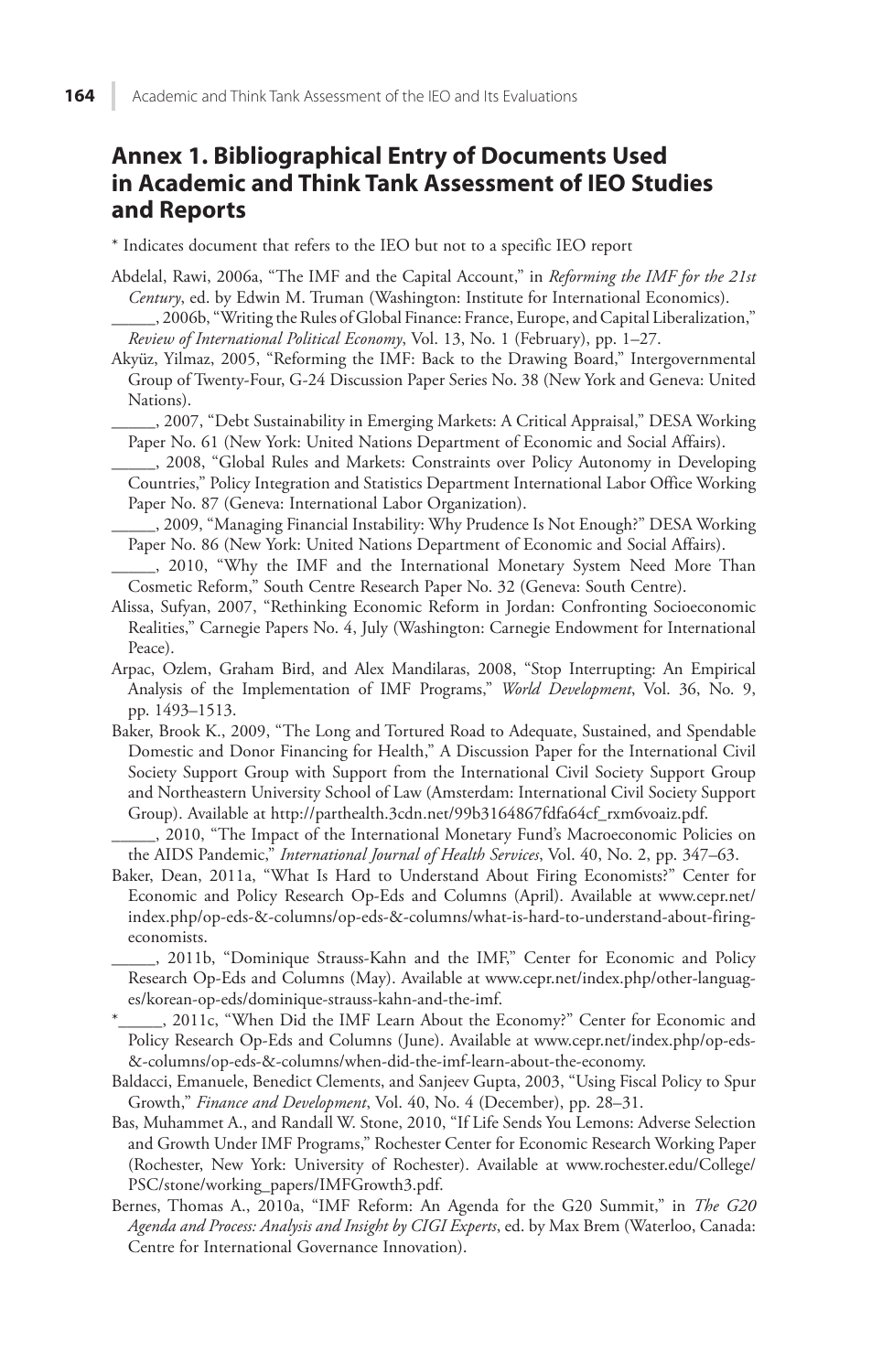\_\_\_\_\_, 2010b, "IMF Reform: An Agenda for the G20 Summit," Centre for International Governance Innovation Media Release (November). Available at [www.cigionline.org/](www.cigionline.org/publications/2010/11/imf-reform-agenda-g20-summit) [publications/2010/11/imf-reform-agenda-g20-summit.](www.cigionline.org/publications/2010/11/imf-reform-agenda-g20-summit) 

 Bird, Graham, 2004a, "Growth, Poverty and the IMF," *Journal of International Development* , Vol. 16, No. 4 (May), pp. 621–36.

 \_\_\_\_\_, 2004b, "The IMF and Poor Countries: Towards a More Fulfilling Relationship," paper prepared for a conference on Developing Countries, Global Finance, and the Role of the IMF: Towards a New Relationship? November 11–12 (The Hague: Surrey Centre for International Economic Studies/Forum). Available at [http://siteresources.worldbank.org/](http://siteresources.worldbank.org/INTPRS1/Resources/PRSP-Review/bird_imf.pdf) [INTPRS1/Resources/PRSP-Review/bird\\_imf.pdf.](http://siteresources.worldbank.org/INTPRS1/Resources/PRSP-Review/bird_imf.pdf)

- \_\_\_\_\_, 2005, "Over-Optimism and the IMF," *World Economy* , Vol. 28, No. 9 (September), pp. 1355–73.
- \_\_\_\_\_, 2007, "The IMF: A Bird's Eye View of Its Role and Operations," *Journal of Economic Surveys* , Vol. 21, No. 4, pp. 683–745.

 \_\_\_\_\_, 2009, "Reforming IMF Conditionality: From 'Streamlining' to 'Major Overhaul'," *World Economics* , Vol. 10, No. 3 (July–September), pp. 81–104.

- Bird, Graham, and Thomas D. Willett, 2007, "Multilateral Surveillance: Is the IMF Shooting for the Stars?" *World Economics*, Vol. 8, No. 4 (October-December), pp. 167-89.
- Bissio, Roberto, 2008, "Application of the Criteria for Periodic Evaluation of Global Development Partnerships—as Defined in Millennium Development Goal 8—from the Right to Development Perspective: The Paris Declaration on Aid Effectiveness," Human Rights Council, Eighth Session, Working Group on the Right to Development, High Level Task Force on the Implementation of the Right to Development, Fourth Session, Geneva, January 7–15 (New York: United Nations). Available at [www.choike.org/documentos/](www.choike.org/documentos/bissio_pd2008.pdf) [bissio\\_pd2008.pdf.](www.choike.org/documentos/bissio_pd2008.pdf)
- Bloom, Aaron, 2011, "The Power of the Borrower: IMF Responsiveness to Emerging Market Economies," *International Law and Politics* , Vol. 43, pp. 767–810.
- Boorman, Jack, 2009, "Reform of the Global Financial System and the Role of the IMF," Discussion Draft, Latin America Emerging Markets Forum (Washington: Centennial Group). Available at [www.emergingmarketsforum.org/papers/pdf/2009%20EMF%20](www.emergingmarketsforum.org/papers/pdf/2009%20EMF%20LatAm%20Boorman%20Financial%20System,%20IMF.pdf) [LatAm%20Boorman%20Financial%20System,%20IMF.pdf.](www.emergingmarketsforum.org/papers/pdf/2009%20EMF%20LatAm%20Boorman%20Financial%20System,%20IMF.pdf)
- Bossone, Biagio, 2008, "The Effectiveness of IMF Surveillance: A Study on Global Financial Governance," *World Economics*, Vol. 9, No. 4 (October–December), pp. 27–53.
- Bradlow, Daniel, D., 2009, "The G20 and Sustainable IMF Reform," American University Washington College of Law Working Paper 3–25–2009 (Washington: American University Washington College of Law).
- Brilman, Jan Derk, Irene Jansen, and Ernst van Koesveld, 2005, "Future Challenges for the IMF in Low-Income Countries," in *Protecting the Poor: Global Financial Institutions and the Vulnerability of Low-Income Countries* , ed. by Jan Joost Teunissen and Age Akkerman (The Hague: Forum on Debt and Development). Available at [http://cdi.mecon.gov.ar/biblio/doc/](http://cdi.mecon.gov.ar/biblio/doc/fondad/libros/5.pdf#page=137) [fondad/libros/5.pdf#page=137.](http://cdi.mecon.gov.ar/biblio/doc/fondad/libros/5.pdf#page=137)
- Briseid, Marte, and others, 2008, "Domestic Ownership or Foreign Control? A Content Analysis of Poverty Reduction Strategy Papers from Eight Countries," Crisis States Occasional Papers Occasional Paper No. 5 (London: Crisis States Research Centre).
- Broome, Andre, 2010, "The International Monetary Fund, Crisis Management and the Credit Crunch," *Australian Journal of International Affairs* , Vol. 64, No. 1 (February), pp. 37–54.
- Buckley, Ross P., 2009, "The Economic Policies of China, India and the Washington Consensus: An Enlightening Comparison," University of New South Wales Faculty of Law Research Series Working Paper No. 22 (Sydney: University of New South Wales).
- \_\_\_\_\_, 2010, "Improve Living Standards in Poor Countries: Reform the International Monetary Fund," *Emory International Law Review* , Vol. 24, pp. 119–46.

 \_\_\_\_\_, 2011, "Should We Stop the IMF From Doing What It Should Not Do? A Radical Idea" in *Regulatory Failure and the Global Financial Crisis: An Australian Perspective,* ed. by Mohamed Ariff, John Farrar, and Ahmed Khalid (Cheltenham, United Kingdom: Edward Elgar Publishing).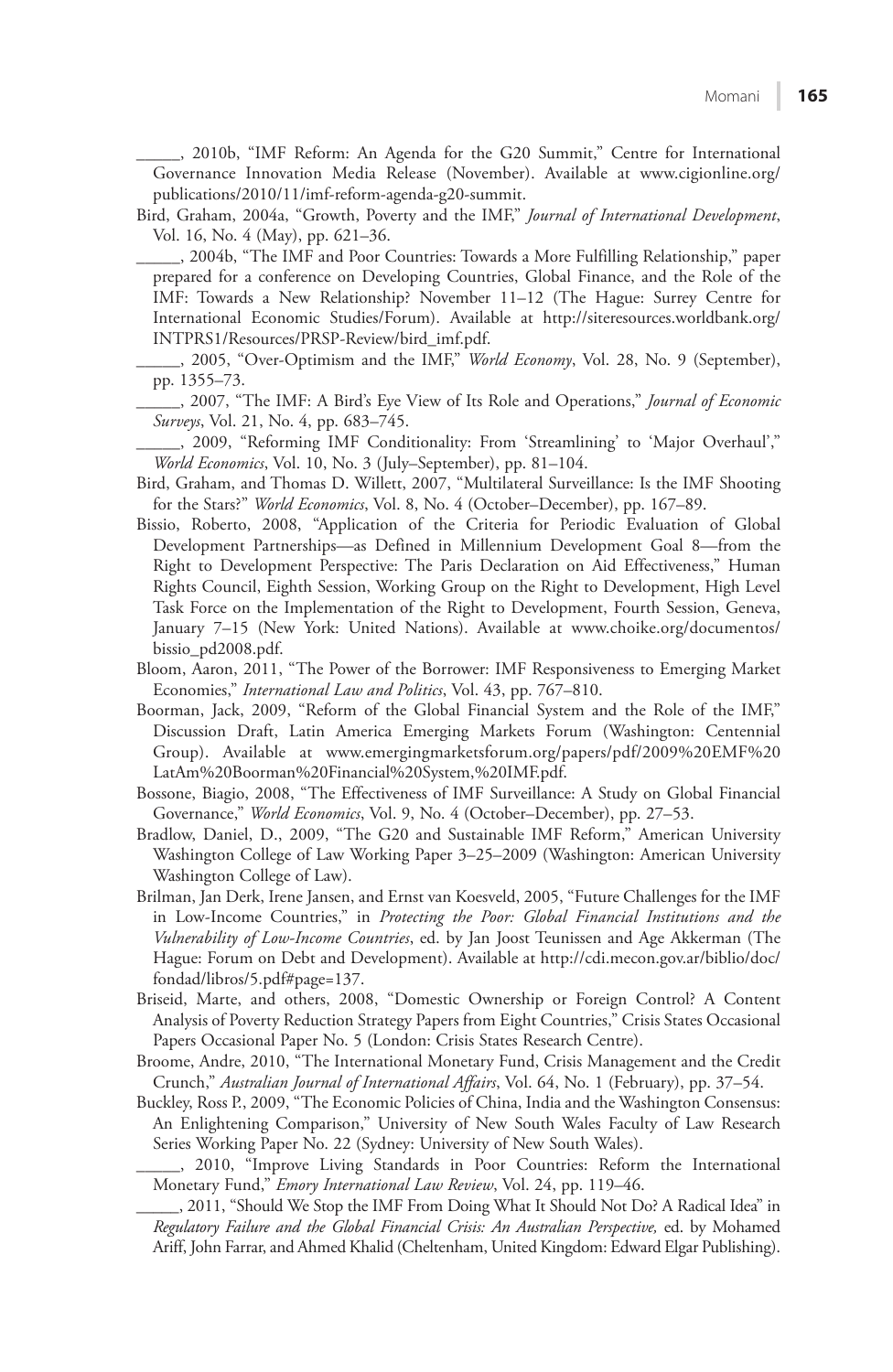- Cabezas, Maritza, 2008, "The Future of the IMF: A Latin American Perspective," *European Review of Latin American and Caribbean Studies* , Vol. 84 (April), pp. 61–70.
- Center for Economic and Policy Research, 2011a, "IMF Performance in the Run-Up to the Current Financial and Economic Crisis," Center for Economic and Policy Research Panel Discussion (March). Available at [www.cepr.net/index.php/events/events/imf-performance-in](www.cepr.net/index.php/events/events/imf-performance-in-the-run-up-to-the-current-financial-and-economic-crisis)[the-run-up-to-the-current-financial-and-economic-crisis.](www.cepr.net/index.php/events/events/imf-performance-in-the-run-up-to-the-current-financial-and-economic-crisis)
	- \_\_\_\_\_, 2011b, "Appointment of Stanley Fischer to Head the IMF Would 'Institutionalize Lack of Accountability,' CEPR Co-Director Says," Center for Economic and Policy Research Press Release (May). Available at [http://www.cepr.net/index.php/press-releases/press-releases](http://www.cepr.net/index.php/press-releases/press-releases/appointment-of-stanley-fischer-to-head-the-imf-would-qinstitutionalize-lack-of-accountabilityq-cepr-co-director-say)/ [appointment-of-stanley-fischer-to-head-the-imf-would-qinstitutionalize-lack-of](http://www.cepr.net/index.php/press-releases/press-releases/appointment-of-stanley-fischer-to-head-the-imf-would-qinstitutionalize-lack-of-accountabilityq-cepr-co-director-say)[accountabilityq-cepr-co-director-says.](http://www.cepr.net/index.php/press-releases/press-releases/appointment-of-stanley-fischer-to-head-the-imf-would-qinstitutionalize-lack-of-accountabilityq-cepr-co-director-say)
- Centre for Economic Governance and AIDS in Africa and RESULTS Educational Fund, 2009, "Evidence of the Impact of IMF Fiscal and Monetary Policies on the Capacity to Address HIV/AIDS and TB Crises in Kenya, Tanzania and Zambia: A Synthesis Report of Three Country Case Studies," CEGAA/RESULTS Educational Fund, June (Cape Town: Centre for Economic Governance and AIDS in Africa).
- Chansa, Collins, Patrick Nkandu, and Patrick Banda, 2009, "Evidence of the Impact of IMF Fiscal and Monetary Policies on the Capacity to Address HIV/AIDS and TB Crises in Zambia, 1990 to 2007," CEGAA/RESULTS Educational Fund, June (Cape Town: Centre for Economic Governance and AIDS in Africa).
- Cibils, Alan, and Rubén Lo Vuolo, 2005, "Nothing Certain but Debt and Taxes: Lessons from Argentina's Recent Debt Debacle," Prepared for the Intergovernmental Group of Twenty Four, Centro Interdisciplinario para el Estudio de Políticas Públicas No. 49, November (Buenos Aires: Centro Interdisciplinario para el Estudio de Políticas Públicas).
- \*Clark, C. Scott, and Burt Perrin, 2008, "Review of the Independence and Effectiveness of the Asian Development Bank's Operations Evaluation Department (OED)," Working Group Asian Development Bank Final Report (Mandaluyong City, Philippines: Asian Development Bank).
- Cline, William R., 2010, "The IMF Staff's Misleading New Evidence on Capital Controls," Peterson Institute for International Economics Real Time Economic News Watch. Available at [www.piie.com/realtime/?p=1351.](www.piie.com/realtime/?p=1351)
- Conway, Patrick, 2003, "Endogenous IMF Conditionality: Theoretical and Empirical Implications" (University of North Carolina at Chapel Hill Department of Economics). Available at [www.unc.edu/˜pconway/dload/ec\\_conway.pdf.](www.unc.edu/%CB%9Cpconway/dload/ec_conway.pdf)
- Cooper, Andrew F., and Bessma Momani, 2005, "Negotiating Out of Argentina's Financial Crisis: Segmenting the International Creditors," *New Political Economy* , Vol. 10, No. 3 (September), pp. 305–20.
- Damme, Lauren, Tiffany Misrahi, and Stephanie Orel, 2008, "Taxation Policy in Developing Countries: What Is the IMF's Involvement?" The Bretton Woods Project, DV406 Consultancy Project (London: The Bretton Woods Project). Available at [http://visar.csustan.](http://visar.csustan.edu/aaba/LaurenDamme2008.pdf) [edu/aaba/LaurenDamme2008.pdf.](http://visar.csustan.edu/aaba/LaurenDamme2008.pdf)
- De Barra, Caoimhe, 2005, "Reviewing the Role of the IMF in Low-Income Countries," in Protecting the Poor: Global Financial Institutions and the Vulnerability of Low Income Countries, ed. by Jan Joost Teunissen and Age Akkerman (The Hague: Forum on Debt and Development). Available at [http://cdi.mecon.gov.ar/biblio/doc/fondad/libros/5.pdf#page=145.](http://cdi.mecon.gov.ar/biblio/doc/fondad/libros/5.pdf#page=145)
- Dervis, Kemal, and Homi Kharas, 2011, "Macroeconomic Policy Interdependence and the G-20," Think Tank 20: Macroeconomic Policy Interdependence and the G-20 (Washington: Brookings Institution).
- Dijkstra, Geske, 2008, "Global Governance and Debt Relief," Prepared for the 12th EADI General Conference Global Governance for Sustainable Development: The Need for Policy Coherence and New Partnerships, June 24–28 (Bonn: European Association of Development Research and Training Institutes). Available at [www.eadionline.org/fileadmin/Documents/](www.eadionline.org/fileadmin/Documents/Events/General_Conference/2008/paper_Dijkstra.pdf) [Events/General\\_Conference/2008/paper\\_Dijkstra.pdf.](www.eadionline.org/fileadmin/Documents/Events/General_Conference/2008/paper_Dijkstra.pdf)
- Easterly, William, 2007, "Are Aid Agencies Improving?" *Economic Policy*, Vol. 22, No. 52 (October), pp. 633–78.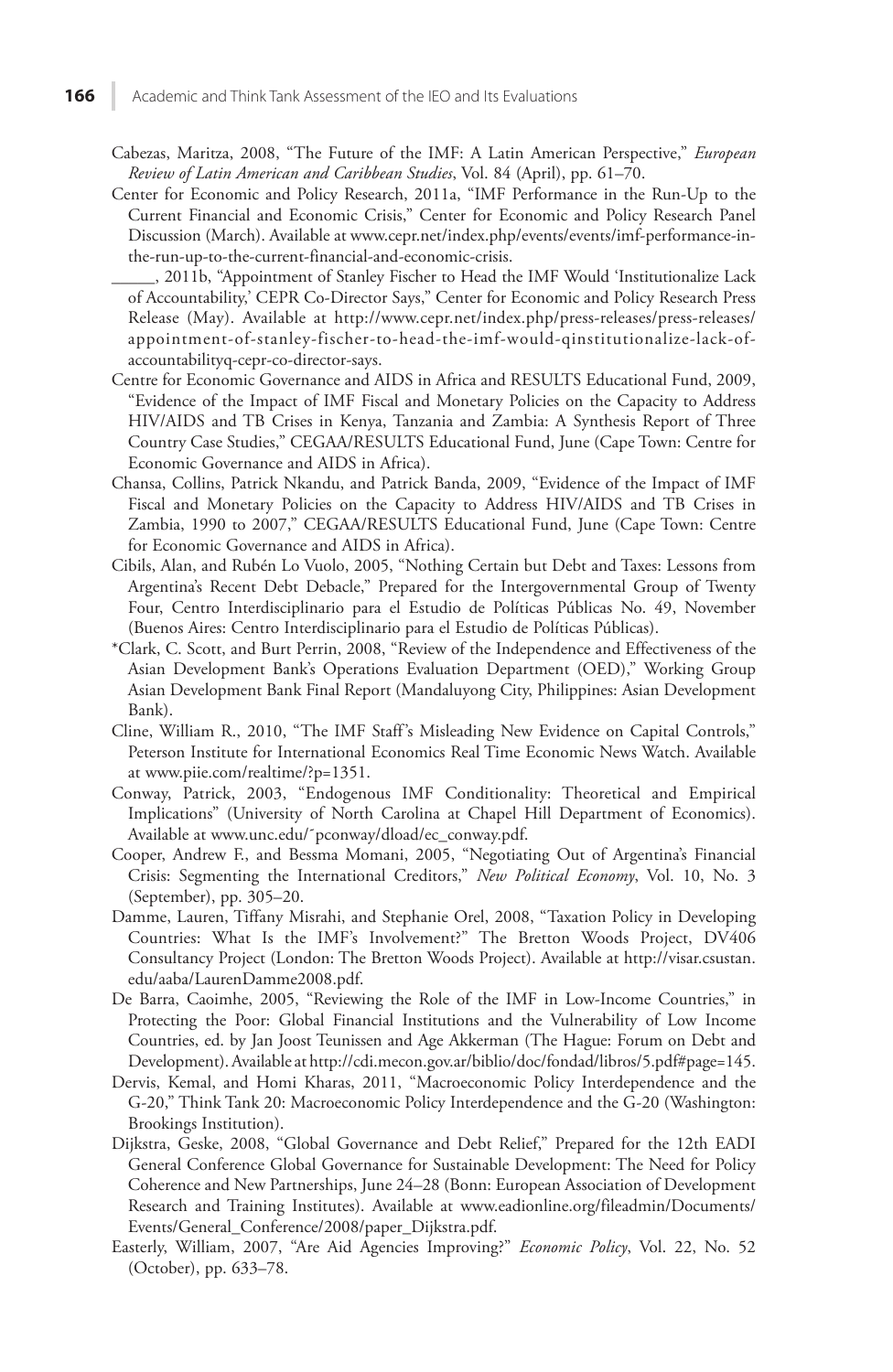- Eldar, Ofer, 2005, "Reform of IMF Conditionality—A Proposal for Self-Imposed Conditionality," International Law and Justice Working Papers 2005/10 (New York: New York University).
- Elson, Anthony, 2010, "The Current Financial Crisis and Reform of the Global Financial Architecture," *International Spectator* , Vol. 45, No. 1 (March), pp. 17–36.
- Fischer, Stanley, 2008, "Mundell-Fleming Lecture: Exchange Rate Systems, Surveillance, and Advice," *IMF Staff Papers* , Vol. 55, No. 3 (July), pp. 367–83.
- Freeman, Alan, and Andy Denis, 2011, "Towards an Assertive Pluralist Code of Conduct for Economists," Paper for the 2011 Conference of the Association for Heterodox Economics Nottingham Trent University, July 7–10. Available at [www.ntu.ac.uk/nbs/document\\_](www.ntu.ac.uk/nbs/document_uploads/109032.pdf) [uploads/109032.pdf.](www.ntu.ac.uk/nbs/document_uploads/109032.pdf)
- Führmann, Bettina, 2006, "Stakeholder Participation in Policy Reforms Linked to PRS Implementation," Paper in Contribution to the Project "Participation in PRS Implementation," conducted by the Institute for Development and Peace (INEF), University of Duisburg-Essen/Germany, on behalf of The World Bank, Participation and Civic Engagement Team (P&CE team) in the Social Development Department. Available at [http://inef.uni-due.de/](http://inef.uni-due.de/page/documents/eberlei/Fuehrmann-PolicyReforms_June2006.pdf) [page/documents/eberlei/Fuehrmann-PolicyReforms\\_June2006.pdf.](http://inef.uni-due.de/page/documents/eberlei/Fuehrmann-PolicyReforms_June2006.pdf)
- \*Gartner, David, 2011, "Transparency and the IMF," Brookings Institution Up Front Blog. Available at [www.brookings.edu/opinions/2011/0923\\_transparency\\_imf\\_gartner.aspx.](www.brookings.edu/opinions/2011/0923_transparency_imf_gartner.aspx)
- Goldsbrough, David, 2006, "The IMF and Its Critics," Background Paper Prepared for the Working Group on IMF-Supported Programs and Health Expenditures/Center for Global Development Global Health Policy Research Network, August 23 (Washington: Center for Global Development). Available at [www.ipc-undp.org/publications/aids/Debatewithcritics](http://www.ipc-undp.org/publications/aids/DebatewithcriticsAug1%E2%80%94Goldsbrough_2_.pdf) [Aug1—Goldsbrough%20\\_2\\_.pdf.](http://www.ipc-undp.org/publications/aids/DebatewithcriticsAug1%E2%80%94Goldsbrough_2_.pdf)
- \*\_\_\_\_\_, 2007, "Does the IMF Constrain Health Spending in Poor Countries?" CGD Brief, July (Washington: Centre for Global Development).
- \_\_\_\_\_, 2009, "The IMF and Constraints on Spending Aid," in *IPC-IG Collection of One Pagers (September)* , ed. by Degol Hailu (Brasilia, Brazil: International Policy Centre for Inclusive Growth).
- Goldstein, Morris, and Dennis Weatherstone, 2010, "Confronting Asset Bubbles, Too Big to Fail, and Beggar-Thy-Neighbor Exchange Rate Policies," Peterson Institute for International Economics Policy Brief, Number PB 10–3 (Washington: Peterson Institute for International Economics). Available at [wvw.iie.com/publications/pb/pb10–03.pdf.](wvw.iie.com/publications/pb/pb10%E2%80%9303.pdf)
- Gottschalk, Ricardo, 2008, "The Effectiveness of the Macroeconomic Frameworks of the PRSPs for Growth and Poverty Reduction," Paper Commissioned for the UNRISD Flagship Report on Poverty Project on Poverty Report and Policy Regimes (Geneva: United Nations Research Institute for Social Development).
- Grabel, Ilene, 2010, "Not Your Grandfather's IMF: Global Crisis, 'Productive Incoherence' and Developmental Policy Space," PERI Working Paper Series No. 214 (Amherst, Massachusetts: Political Economy Research Institute).
- Hacche, Graham, 2007, "A Non-Definitive Guide to the IMF: A Review Article," *World Economics* , Vol. 8, No. 2 (April–June), pp. 97–118.
- Hagen, Rune Jansen, 2010, "Certified or Branded? A Game-Theoretic Analysis of the IMF's Policy Support Instrument," Working Papers in Economics No. 10/10 (Bergen, Norway: University of Bergen).
- \*Head, John W., 2005, *The Future of the Global Economic Organizations: An Evaluation of the Criticisms Leveled at the IMF, the Multilateral Development Banks, and the WTO* (Leiden, The Netherlands: Hotei Publishing).
- \_\_\_\_\_, 2010, "The Asian Financial Crisis in Retrospect—Observations on Legal and Institutional Lessons Learned After a Dozen Years," *East Asia Review* , Vol. 5, No. 31, pp. 31–101.
- Hermele, Kenneth, 2005, "The Poverty Reduction Strategies: A Survey of the Literature" (Stockholm: Forum Syd). Available at [http://schant.socialdev.net/data/ODI/PRSstudyfinal](http://schant.socialdev.net/data/ODI/PRSstudyfinalForumSyd_June2005.pdf) [ForumSyd\\_June2005.pdf.](http://schant.socialdev.net/data/ODI/PRSstudyfinalForumSyd_June2005.pdf)
- Honore, Anouk, 2004, "Argentina: 2004 Gas Crisis," Oxford Institute for Energy Studies, NG7 (Oxford, United Kingdom: Oxford Institute for Energy Studies).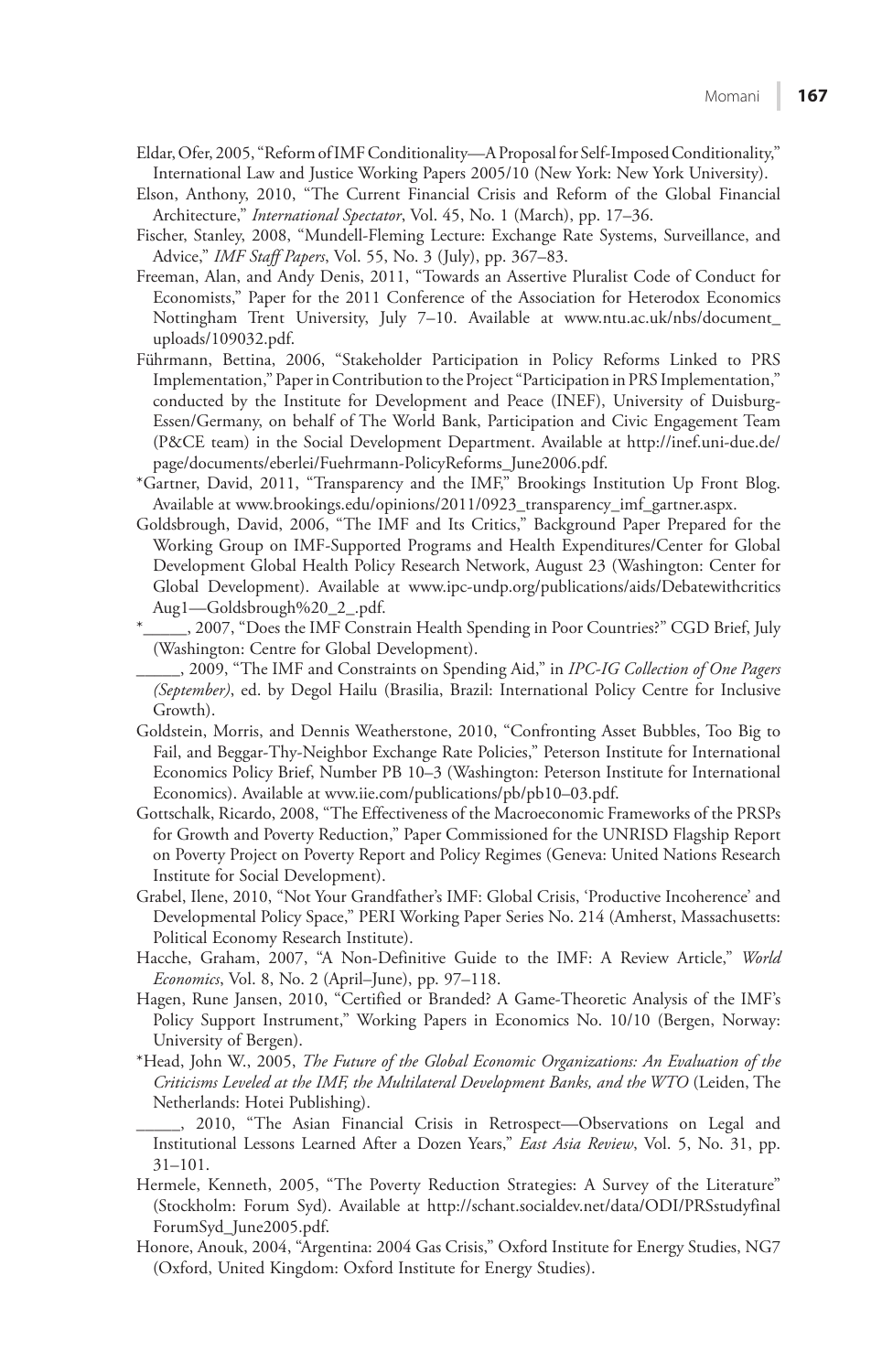- \*Husain, Ishrat, 2002, "Pakistan and the IMF: 1988–2002," paper presented at the International Expert Workshop organized by the German Foundation for Development (DSE) at Berlin, July 1–2. Available at [http://ishrathusain.iba.edu.pk/speeches/economicManagement](http://ishrathusain.iba.edu.pk/speeches/economicManagementPolicies/2-Jul-02.pdf) [Policies/2-Jul-02.pdf.](http://ishrathusain.iba.edu.pk/speeches/economicManagementPolicies/2-Jul-02.pdf)
- Jarrah, Sameer, 2009, "Civil Society and Public Freedom in Jordan: The Path of Democratic Reform," Saban Center for Middle East Policy at Brookings Institution, Working Paper No. 3 (Washington: Brookings Institution).
- \*Jenkins, Paul, Ruben Lamdany, and Louis W. Pauly, 2011, "Signature Lecture: 'Predictive Failures in the Global Economic Crisis,'" Centre for International Governance Innovation. Available at [www.cigionline.org/events/signature-lecture-groupthink-and-overconfidence](www.cigionline.org/events/signature-lecture-groupthink-and-overconfidencepredictive-failures-global-economic-crisis)[predictive-failures-global-economic-crisis.](www.cigionline.org/events/signature-lecture-groupthink-and-overconfidencepredictive-failures-global-economic-crisis)
- Jones, Samuel E., 2007, "Aid, Revenue, and Fiscal Space: Considerations for the Least Developed Countries with Application to Mozambique," paper for the 2007 Nordic Conference in Development Economics, June 18–19 (Copenhagen: University of Copenhagen). Available at [http://web.econ.ku.dk/derg/nordicconference/NCDE2007/FinalPapers/Jones%20Arndt%20](http://web.econ.ku.dk/derg/nordicconference/NCDE2007/FinalPapers/Jones%20Arndt%20final.pdf) [final.pdf.](http://web.econ.ku.dk/derg/nordicconference/NCDE2007/FinalPapers/Jones%20Arndt%20final.pdf)
- Joyce, Joseph P., and Ilan Noy, 2005, "The IMF and the Liberalization of Capital Flows," SCCIE Working Paper 05–25 (Santa Cruz, California: Santa Cruz Center for International Economics). Available at [http://sciie.ucsc.edu/workingpaper/2005/IMF\\_LiberalizCapFlows.pdf.](http://sciie.ucsc.edu/workingpaper/2005/IMF_LiberalizCapFlows.pdf)
- Joyce, Joseph P., and Todd Sandler, 2008, "IMF Retrospective and Prospective: A Public Goods Viewpoint," *Review of International Organizations* , Vol. 3, No. 3, pp. 221–38.
- \*Kahler, Miles, 2004, "Defining Accountability Up: The Global Economic Multilaterals," *Government and Opposition* , Vol. 39, No. 2 (April), pp. 132–58.
- \_\_\_\_\_, 2006, "Internal Governance and IMF Performance," in *Reforming the IMF for the 21 st Century* , ed. by Edwin M. Truman (Washington: Institute for International Economics).
- \*Kelly, Declan, 2011, "CIGI Panel Debates the Roles of IMF, G20 in Financial Crisis," Centre for International Governance Innovation Media Release (June). Available at [www.cigionline.](www.cigionline.org/articles/2011/06/cigi-panel-debate-roles-imf-g20-financial-crisis) [org/articles/2011/06/cigi-panel-debate-roles-imf-g20-financial-crisis.](www.cigionline.org/articles/2011/06/cigi-panel-debate-roles-imf-g20-financial-crisis)
- Kenen, Peter B., 2004, "Appraising the IMF's Performance: A Review of the First Three Studies by the New Independent Evaluation Office," Finance and Development, Vol. 41, No. 1 (March), pp. 41–45.
- Kessy, Flora, and Prosper Charle, 2009, "Evidence of the Impact of IMF Fiscal and Monetary Policies on the Capacity to Address HIV/AIDS and TB Crises in Tanzania," CEGAA/ RESULTS Educational Fund, June (Cape Town: Centre for Economic Governance and AIDS in Africa).
- Khatkhate, Deena, 2002, "Turning the Light Inward: Evaluation of IMF," *Economic and Political Weekly* , Vol. 37, No. 46 (November), pp. 4627–32.
- Killick, Tony, 2006, "Conditionality and IMF Flexibility," in *The IMF, World Bank and Policy Reform* , ed. by Alberto Paloni and Maurizio Zanardi (New York: Routledge/Taylor & Francis Group).
- Kim, Joongi, 2010, "IMF Reform from a Corporate Governance Perspective: A Test Bed for a New Paradigm for Global Governance," in *Proceedings of Conference Reform, The Asan Institute for Policy Studies* — *G20 and Global Governance Reform* , ed. by Chaibong Hahm and Jongryn Mo (Seoul: The Asan Institute for Policy Studies). Available at [www.asaninst.org/](www.asaninst.org/upload_eng/board_files/file1_135.pdf#page=76) [upload\\_eng/board\\_files/file1\\_135.pdf#page=76.](www.asaninst.org/upload_eng/board_files/file1_135.pdf#page=76)
- Kothalawala, Bandula, 2012, "Conditionality in Flux Some Reflections on Recent Changes," Trades Union Congress. Available at [www.tuc.org.uk/international/tuc-19434-f0.cfm.](www.tuc.org.uk/international/tuc-19434-f0.cfm)
- Kranke, Matthias, 2011, "The Paradigmatic 'Midlife Crisis': Organizational Learning and Legitimacy at the International Monetary Fund since 2001," paper presented at the 6th ECPR General Conference Reykjavik, August 25–27 (Colchester, United Kingdom: European Consortium for Political Research). Available at [www.ecprnet.eu/MyECPR/](www.ecprnet.eu/MyECPR/proposals/reykjavik/uploads/papers/2535.pdf) [proposals/reykjavik/uploads/papers/2535.pdf.](www.ecprnet.eu/MyECPR/proposals/reykjavik/uploads/papers/2535.pdf)
- Lane, Timothy, 2006, "Emerging Market Financial Crisis—Lessons for International Banking," in *Integration in Asia and Europe: Historical Dynamics, Political Issues and Economic*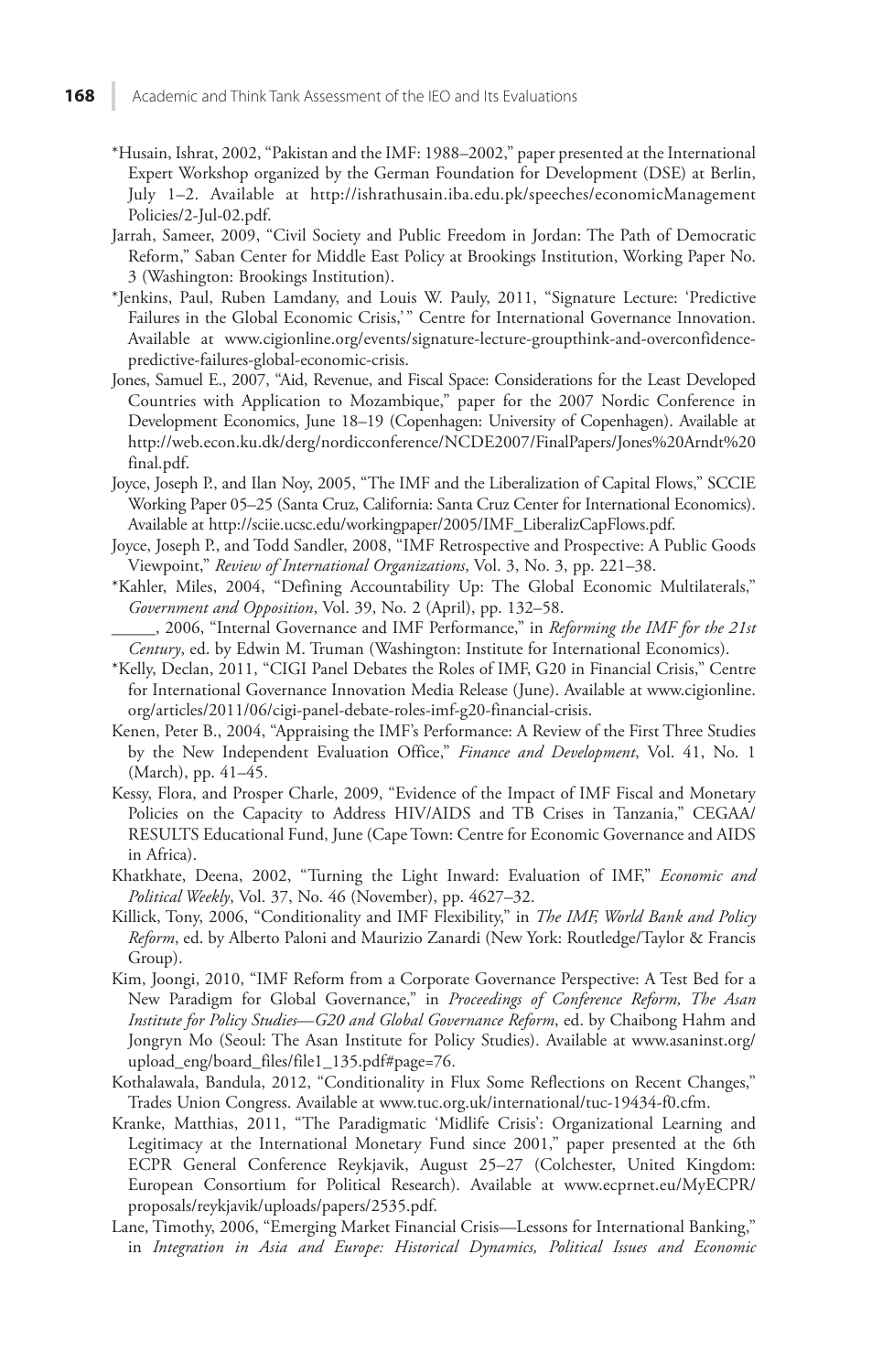*Perspectives* , ed. by Paul J.J. Welfens, Franz Knipping, Suthiphand Chirathivat, and Cillian Ryan (Berlin: Springer).

 Lavigne, Robert, 2006, "The Institutional and Political Determinants of Fiscal Adjustment," Bank of Canada Working Paper 2006–1, February (Ottawa: Bank of Canada).

 \_\_\_\_\_, Philipp Maier, and Eric Santor, 2007, "A Vision for IMF Surveillance," Bank of Canada, Working Paper 2007–37, June (Ottawa: Bank of Canada).

- Lavigne, Robert, and Lawrence Schembri, 2009, "Strengthening IMF Surveillance: An Assessment of Recent Reforms," Bank of Canada Discussion Paper 2009–10, July (Ottawa: Bank of Canada).
- \*Lavigne, Robert, and Garima Vasishtha, 2009, "Assessing the Implementation of the IMF's 2007 Surveillance Decision," Bank of Canada Discussion Paper 2009–6, February (Ottawa: Bank of Canada).
- Lee, Simon, 2007, "Global Governance and the International Monetary Fund," in *Global Governance and Japan: the Institutional Architecture* , ed. by Glenn D. Hook and Hugo Dobson (New York: Routledge).
- \_\_\_\_\_, and Stephen McBride, 2007, "Conclusion: The Need to Rebuild the Public Domain," in *Neo-Liberalism, State Power and Global Governance* , ed. by Simon Lee and Stephen McBride (Dordrecht, The Netherlands: Springer).
- Leiderer, Stefan, and others, 2007, "Public Financial Management for PRSP Implementation in Malawi: Formal and Informal PFM Institutions in a Decentralising System" (Bonn: German Development Institute).
- Lombardi, Domenico, 2007, "The Role of the IMF in Low-Income Countries," *World Economics* , Vol. 8, No. 4 (October–December), pp. 191–96.
- $\_$ , 2008, "Bringing Balance to the IMF Reform Debate," *World Economics*, Vol. 9, No. 4 (October–December), pp. 13–26.
- \*\_\_\_\_\_, 2009, "Report on the Civil Society (Fourth Pillar) Consultations with the International Monetary Fund on Reform of IMF Governance," New Rules for Global Finance Coalition (Washington: New Rules for Global Finance Coalition).
- Lombardi, Domenico, and Ngaire Woods, 2008, "The Politics of Influence: An Analysis of IMF Surveillance," Review of International Political Economy, Vol. 15, No. 5 (December), pp. 711–39.
- Loxley, John, 2010, "Reflections on Change and Continuity at the IMF," Presentation for the John Kenneth Galbraith Prize in Economics (May). Available at [www.progressive-economics.](http://www.progressive-economics.ca/wp-content/uploads/2010/07/loxley.pdf) [ca/wp-content/uploads/2010/07/loxley.pdf.](http://www.progressive-economics.ca/wp-content/uploads/2010/07/loxley.pdf)
- Lütz, Susanne, and Matthias Kranke, 2010, "The European Rescue of the Washington Consensus? EU and IMF Lending to Central and Eastern European Countries," London School of Economics and Political Science 'Europe in Question' Discussion Paper Series No. 22 (London: London School of Economics).
- Malkin, Anton, and Bessma Momani, 2011, "Emerging Powers and IMF Reform: Where Multipolarity in the World Economy Is Leading the Fund," *St Anthony's International Review* , Vol. 7, No. 1 (May), pp. 61–78.
- Marchesi, Silvia, and Laura Sabani, 2006, "Prolonged Use and Conditionality Failure: Investigating the IMF Responsibility," United Nations University World Institute for Development Economics Research, Research Paper No. 2006/11 (Helsinki: UNU-WIDER). Available at [www.wider.unu.edu/stc/repec/pdfs/rp2006/rp2006–11.pdf.](www.wider.unu.edu/stc/repec/pdfs/rp2006/rp2006%E2%80%9311.pdf)
- Marshall, Richard, and Bernard Walters, 2011, "Evaluating Ten Years of 'Strategizing' for Poverty Reduction: A Cross-Sectional Appraisal of the Poverty Reduction Strategy Paper (PRSP) Initiative," Brooks World Poverty Institute Working Paper 143 (Manchester, United Kingdom: Brooks World Poverty Institute). Available at [www.bwpi.manchester.ac.uk/](www.bwpi.manchester.ac.uk/resources/Working-Papers/bwpi-wp-14311.pdf) [resources/Working-Papers/bwpi-wp-14311.pdf.](www.bwpi.manchester.ac.uk/resources/Working-Papers/bwpi-wp-14311.pdf)
- Martin, Matthew, and Hannah Bargawi, 2004, "The Role of the IMF in Low Income Countries," Study for Swedish Ministries of Finance and Foreign Affairs, September 27 (London: Development Finance Group). Available at [www.dri.org.uk/pdfs/DRI\\_Sweden\\_](www.dri.org.uk/pdfs/DRI_Sweden_IMF_LICs.pdf) [IMF\\_LICs.pdf.](www.dri.org.uk/pdfs/DRI_Sweden_IMF_LICs.pdf)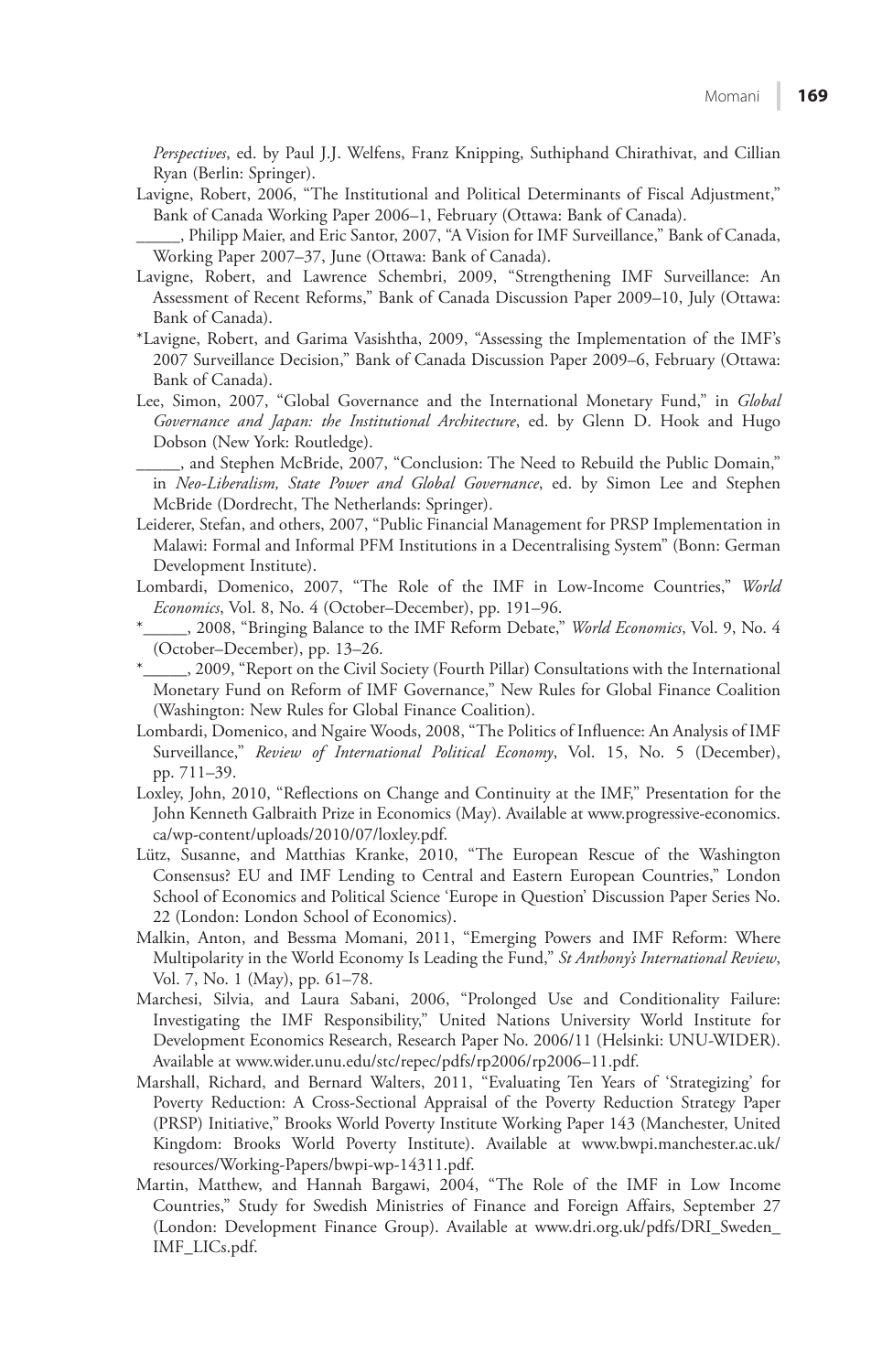- McBeth, Adam, 2009, "A Right by Any Other Name: The Evasive Engagement of International Financial Institutions with Human Rights," *George Washington International Financial Institutions and Human Rights* , Vol. 40, No. 4 (August), pp. 1101–56.
- Meltzer, Allan, 2005, "New Mandates for the IMF and the World Bank," *Cato Journal* , Vol. 25, No. 1 (Winter), pp. 13–16.
- Menkhoff, Lukas, and Renno Meyer, 2010, "The G20 Proposal on IMF Governance: Is There Progress?" Leibniz Universität Hannover, Königsworther Platz, Discussion Paper No. 439 (Hannover: Leibniz Information Centre for Economics). Available at [www.econstor.eu/](www.econstor.eu/dspace/bitstream/10419/37127/1/621190403.pdf) [dspace/bitstream/10419/37127/1/621190403.pdf.](www.econstor.eu/dspace/bitstream/10419/37127/1/621190403.pdf)
- Molina, Nuria, 2008, "Outcome-based conditionality: Too good to be true?" Eurodad Paper, February (Brussels: European Network on Debt and Development).
- \_\_\_\_\_, and Javier Pereira, 2008, "Critical Conditions: The IMF Maintains Its Grip on Low-Income Governments," Eurodad (Brussels: European Network on Debt and Development). Available at [www.eurodad.org/uploadedfiles/whats\\_new/reports/critical\\_conditions.pdf](www.eurodad.org/uploadedfiles/whats_new/reports/critical_conditions.pdf).
- Momani, Bessma, 2008, "IMF Rhetoric on Reducing Poverty and Inequality," in *Global Governance, Poverty and Inequality* , ed. by Jennifer Clapp and Rorden Wilkinson (New York: Routledge).
	- \_\_\_\_\_, 2009, "Proposing IMF Reforms for Low-Income Countries," in *Finance, Development and the IMF* , ed. by James M. Boughton and Domenico Lombardi (New York: Routledge).
	- \_\_\_\_\_, 2010, "Canada's IMF Executive Director," *Canadian Public Administration* , Vol. 53, No. 2 (June), pp. 163–82.
- Moschella, Manuela, 2011, "Lagged Learning and the Response to Equilibrium Shock: The Global Financial Crisis and IMF Surveillance," *Journal of Public Policy*, Vol. 31, No. 2 (August), pp. 121–41.
- Mueller, Julie L., 2010, "Drinking the Kool-Aid: The IMF and Global Hegemony," *Middle East Critique* , Vol. 19, No. 2 (Summer), pp. 93–114.
- \*Mussa, Michael, 2002, "Former IMF Official Blames Fund in Argentina's Economic Collapse," Peterson Institute for International Economics Real Time Economic News Release. Available at<www.piie.com/publications/newsreleases/newsrelease.cfm?id=81>.
	- \_\_\_\_\_, 2007, "IMF Surveillance over China's Exchange Rate Policy," paper presented at the Conference on China's Exchange Rate Policy Peterson Institute, October 19 (Washington: Peterson Institute for International Economics). Available at [iie.com/publications/papers/](iie.com/publications/papers/mussa1007.pdf) [mussa1007.pdf.](iie.com/publications/papers/mussa1007.pdf)
- Ndomo, Atieno, 2005, "PRSP Rhetoric: Sugar-Coated Structural Adjustment Reality?" *Participatory Learning and Action: Civil Society and Poverty Reduction* , No. 51 (April), pp. 21–26.
- Nooruddin, Irfan, and James Raymond Vreeland, 2010, "The Effect of IMF Programs on Public Wages and Salaries," in *Global Governance, Poverty and Inequality*, ed. by Jennifer Clapp and Rorden Wilkinson (New York: Routledge).
- Ooms, Gorik, and others, 2008, "The 'Diagonal' Approach to Global Fund Financing: A Cure for the Broader Malaise of Health Systems?" *Globalization and Health*, Vol. 4, No. 6 (March), pp. 1–7.
- \*Park, Susan, 2010, "Designing Accountability, International Economic Organisations and the World Bank's Inspection Panel," Australian Journal of International Affairs, Vol. 64, No. 1 (February), pp. 13–36.
- Paternostro, Stefano, Anand Rajaram, and Erwin R. Tiongson, 2007, "How Does the Composition of Public Spending Matter?" *Oxford Development Studies* , Vol. 35, No. 1 (March), pp. 47–82.
- Pattanaik, Sitikantha, 2007, "Global Imbalances, Tanking Dollar and the IMF's Surveillance over Exchange Rate Policies," *Cato Journal*, Vol. 27, No. 13 (Fall), pp. 299–324.
- Pisani-Ferry, Jean, 2008, "Will the Crisis Trigger A Revival of the IMF?" Note based on remarks prepared for a panel organized by the Per Jacobsson Foundation in Washington, D.C., October 12. Available a[t www.bruegel.org/. . . /399-will-the-current-crisis-trigger-a-revival](www.bruegel.org/.../399-will-the-current-crisis-trigger-a-revivalof-the-imf-english/)[of-the-imf-english/](www.bruegel.org/.../399-will-the-current-crisis-trigger-a-revivalof-the-imf-english/).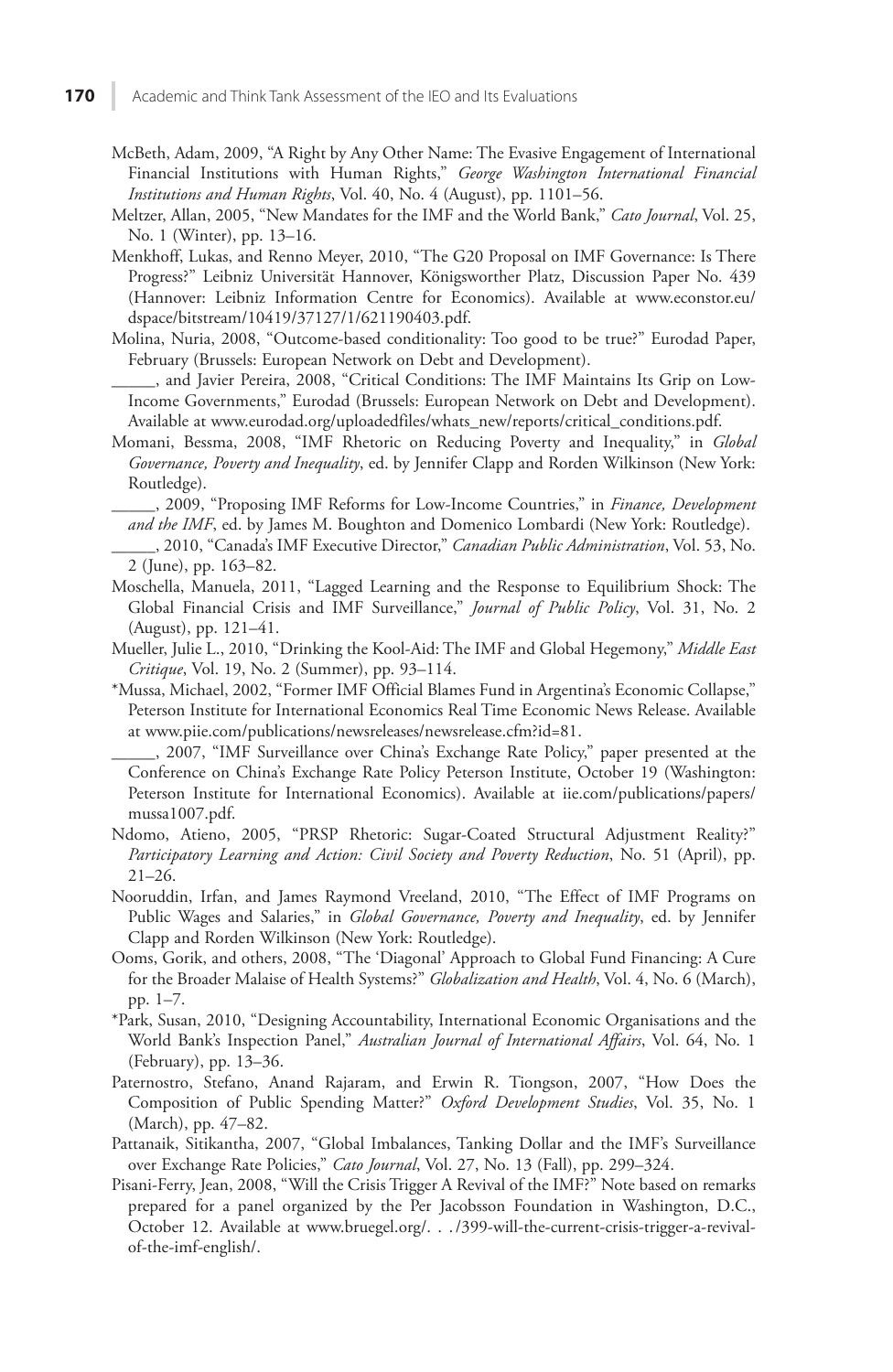\_\_\_\_\_, Andre Sapir, and Guntram B. Wolff, 2011, "An Evaluation of IMF Surveillance of the Euro Area: Final Report," *Bruegel Blueprint Series* , Vol. 14 (Brussels: Bruegel). Available at [www.fedea.net/fmi/BP\\_14\\_IMF\\_website.pdf.](www.fedea.net/fmi/BP_14_IMF_website.pdf) 

 Pyo, Hak Kil, and Bongchang Ha, 2005, "Technology and Long-Run Economic Growth in Korea," Hitotsubashi University Research Unit for Statistical Analysis in Social Sciences Discussion Paper Series No.120, September (Tokyo: Institute of Economic Research).

 Raffer, Kunibert, 2005, "Delivering Greater Information and Transparency in Debt Management," paper presented at 5th UNCTAD Inter-Regional Debt Management Conference Geneva, June 20–24 (Geneva: United Nations Conference on Trade and Development). Available a[t http://r0.unctad.org/dmfas/pdfs/raffer2.pdf.](http://r0.unctad.org/dmfas/pdfs/raffer2.pdf) 

 \_\_\_\_\_, 2007, "The Main Lesson from the Asian Crisis: 'Dragons' Should Not Fundamentally Change Their Policies," paper prepared for the Workshop Autochthoneity or Development? Asian "Tigers" in the World: Ten Years after the Crisis of the EADI Working Group Transformations in the World System—Comparative Studies of Development, Vienna, September 19–21 (Osterreichische Forschungsstiftung für Entwicklungshilfe—Austrian Foundation for Development Research).

 \_\_\_\_\_, 2008, "Bretton Woods Institutions and the Rule of Law," *Economic and Political Weekly* , Vol. 43, No. 38 (September), pp. 49–55.

- Rosnick, David, and Mark Weisbrot, 2007, "Political Forecasting? The IMF's Flawed Growth Projections for Argentina and Venezuela," Center for Economic and Policy Research (Washington: Center for Economic and Policy Research).
- Rowden, Rick, 2008, "Blocking Progress: The IMF and HIV/AIDS," Social Policy, Vol. 8, No. 1, pp. 19–24.
- \_\_\_\_\_, 2011, "Impacts of IMF Policies on National Education Budgets and Teachers: Exploring Possible Alternatives and Strategies for Advocacy," Education International Research Institute, June (Brussels: Education International Research Institute).
- Roy, Mohua, Rekha Misra, and Sangita Misra, 2006, "A Review of Cross-Country Experience in Capital Account Liberalisation," *Reserve Bank of India Occasional Papers* , Vol. 27, No.1 & 2 (Summer and Monsoon), pp. 1–71.
- Santor, Eric, 2006, "Governance and the IMF: Does the Fund Follow Corporate Best Practice?" Bank of Canada Working Paper 2006–32, September (Ottawa: Bank of Canada).
- Scholte, Jan Aart, 2008, "Civil Society and IMF Accountability," CSGR Working Paper 244/08 (Coventry, United Kingdom: Centre for the Study of Globalisation and Regionalisation).
- Shonchoy, Abu S., 2010, "The Dynamics of Spending and Absorption of Aid: Panel Data Analysis," IDE Discussion Paper No. 245 (Chiba, Japan: Institute of Developing Economies).
- Siebold, Thomas, 2007, "Participation in PRS Processes—A Review of the International Debate," paper in contribution to the project "Participation in PRS Implementation," conducted by the Institute for Development and Peace (INEF), University of Duisburg-Essen/ Germany, on behalf of The World Bank, Participation and Civic Engagement Team (P&CE team) in the Social Development Department. Available at [www.inef.uni-duisburg.de/page/](http://www.inef.uni-duisburg.de/page/documents/eberlei/INEF-Siebold-Literature_Review_3.8.2005.pdf) [documents/eberlei/INEF-Siebold-Literature\\_Review\\_3.8.2005.pdf.](http://www.inef.uni-duisburg.de/page/documents/eberlei/INEF-Siebold-Literature_Review_3.8.2005.pdf)
- \*Steger, Debra, 2009, "Promoting IMF and WTO Cooperation," in *CIGI/CIG Special Report: The Future of the International Monetary Fund: A Canadian Perspective* , ed. by Bessma Momani and Eric Santor (Waterloo, Canada: Centre for International Governance Innovation).
- Steinwand, Martin C., and Randall W. Stone, 2008, "The International Monetary Fund: A Review of the Recent Evidence," *Review of International Organizations* , Vol. 3, No. 2 (June), pp. 123–49.
- Takagi, Shinji, 2007, "The Legacy of the East Asian Crisis: An Academic Perspective on Four Great Lessons," International Symposium "Ten Years After the East Asian Crisis: Lessons and Future Economic Prospects," October 6 (Tokyo: Waseda University). Available at [www.jbic.](www.jbic.go.jp/ja/about/topics/2007/1006%E2%80%9301/06.pdf) [go.jp/ja/about/topics/2007/1006–01/06.pdf.](www.jbic.go.jp/ja/about/topics/2007/1006%E2%80%9301/06.pdf)

\_\_\_\_\_, 2010, "Regional Surveillance for East Asia: How Can It Be Designed to Complement Global Surveillance?" Asian Development Bank Working Paper Series on Regional Economic Integration No. 50 (Metro Manila, Philippines: Asian Development Bank).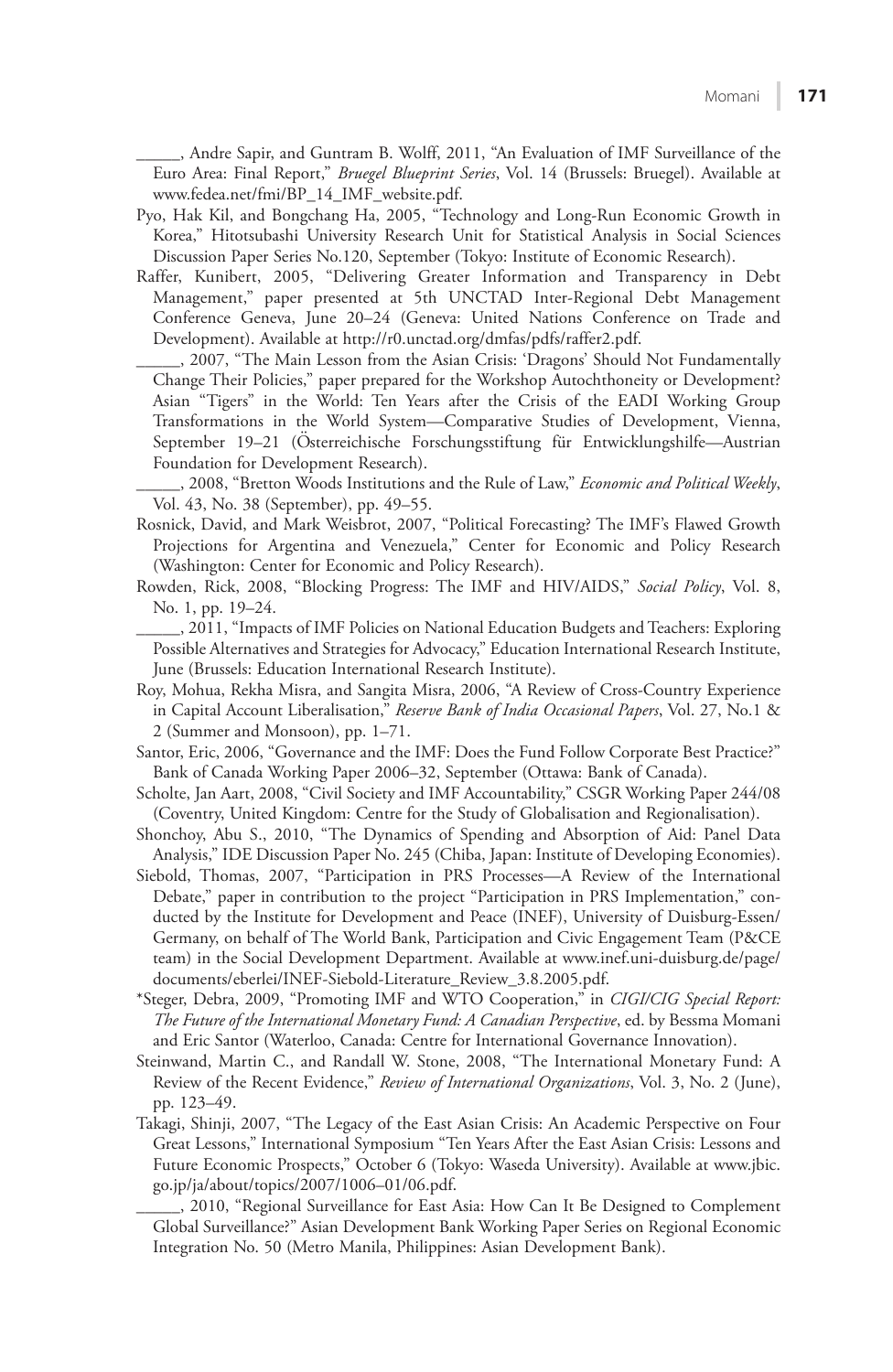\_\_\_\_\_, 2011, "The IMF and East Asia: The Legacy of the Crisis and Actions for the Future," in *International Institutions and Economic Development in Asia* , ed. by Shiro Armstrong and Vo Tri Thanh (New York: Routledge/Taylor & Francis Group).

 Truman, Edwin M., 2008, "On What Terms Is the IMF Worth Funding?" Peterson Institute for International Economics Working Paper Series, WP 08–11 (Washington: Peterson Institute for International Economics). Available at [www.piie.com/publications/wp/wp08–11.pdf.](www.piie.com/publications/wp/wp08%E2%80%9311.pdf) 

 \_\_\_\_\_, 2009, "The International Monetary Fund and Regulatory Challenges," Peterson Institute for International Economics Working Paper Series, WP 09–16 (Washington: Peterson Institute for International Economics). Available at [www.iie.com/publications/wp/](www.iie.com/publications/wp/wp09%E2%80%9316.pdf) [wp09–16.pdf.](www.iie.com/publications/wp/wp09%E2%80%9316.pdf) 

 \_\_\_\_\_, 2011, "Asian Regional Policy Coordination," Peterson Institute for International Economics Working Paper Series, WP 11–21 (Washington: Peterson Institute for International Economics).

- Tsoukalis, Loukas, 2011, "The Political Economy of the Crisis: The End of an Era?" paper prepared for the 2011 Dahrendorf Symposium, Berlin, November 8–10 (Athens: Hellenic Foundation for European & Foreign Policy). Available at [http://www.eliamep.gr/wp-content/](http://www.eliamep.gr/wp-content/uploads/2011/12/The-Political-Economy-of-the-Crisis-by-Loukas-Tsoukalis.pdf) [uploads/2011/12/The-Political-Economy-of-the-Crisis-by-Loukas-Tsoukalis.pdf.](http://www.eliamep.gr/wp-content/uploads/2011/12/The-Political-Economy-of-the-Crisis-by-Loukas-Tsoukalis.pdf)
- Vaubel, Roland, 2011, "Comment on Conway (2010): The Role of the International Monetary Fund in the Financial Crisis," *Review of International Organizations* , Vol. 6, No. 3–4 (September), pp. 477–82.
- Vestergaard, Jakob, 2008, " 'More Heat Than Light': On the Regulation of International Finance," *Economic Sociology—The European Electronic Newsletter*, Vol. 10, No. 2 (March), pp. 6–10.
- Walter, Andrew, 2009, "The Mismanagement of Global Imbalances: Why Did Multilateralism Fail?" Paper Prepared for Oxford Workshop on Effective Multilateralism, Nuffield College, October 23–24. Available at [http://personal.lse.ac.uk/wyattwal/images/Mismanagement.pdf.](http://personal.lse.ac.uk/wyattwal/images/Mismanagement.pdf)
- \*Weaver, Catherine, 2009, "The Political Paradox of IO Performance: The Curious Case of the International Monetary Fund," APSA 2009 Toronto Meeting Paper. Available at [http://](http://polisci.osu.edu/intranet/gies/papers/Weaver%20GIES%20 paper.pdf) [polisci.osu.edu/intranet/gies/papers/Weaver%20GIES%20 paper.pdf.](http://polisci.osu.edu/intranet/gies/papers/Weaver%20GIES%20 paper.pdf)

 \_\_\_\_\_, 2010, "The Politics of Performance Evaluation: Independent Evaluation at the International Monetary Fund," *Review of International Organizations* , Vol. 5, No. 3 (January), pp. 365–85.

 Weisbrot, Mark, 2007a, "Bringing the World Bank into the 21st Century." Center for Economic and Policy Research Op-Eds and Columns (April). Available at [www.cepr.net/index.php/](www.cepr.net/index.php/op-eds-&-columns/op-eds-&-columns/bringing-the-world-bank-into-the-21st-century/) [op-eds-&-columns/op-eds-&-columns/bringing-the-world-bank-into-the-21st-century/](www.cepr.net/index.php/op-eds-&-columns/op-eds-&-columns/bringing-the-world-bank-into-the-21st-century/).

 \_\_\_\_\_, 2007b, "IMF and World Bank Face Declining Authority as Venezuela Announces Withdrawal." Center for Economic and Policy Research Op-Eds and Columns (May). Available a[t www.cepr.net/index.php/op-eds-&-columns/op-eds-&-columns/imf-and-world](www.cepr.net/index.php/op-eds-&-columns/op-eds-&-columns/imf-and-world-bank-face-declining-authority-as-venezuela-announces-withdrawal)[bank-face-declining-authority-as-venezuela-announces-withdrawal.](www.cepr.net/index.php/op-eds-&-columns/op-eds-&-columns/imf-and-world-bank-face-declining-authority-as-venezuela-announces-withdrawal) 

 \_\_\_\_\_, 2009, "CEPR Responds to the IMF's Reply and Defense of Its Policies During the World Recession," Center For Economic and Policy Research Discussion Paper (Washington: Center for Economic Policy and Research).

 \_\_\_\_\_, and Luis Sandoval, 2008, "Update—Debt Cancellation for Haiti: No Reason for Further Delays," Center for Economic Policy and Research (Washington: Center for Economic Policy and Research).

- Weisbrot, Mark, Jose Cordero, and Luis Sandoval, 2009, "Empowering the IMF: Should Reform Be a Requirement for Increasing the Fund's Resources?" Center for Economic Policy and Research (Washington: Center for Economic Policy and Research).
- Weiss, Martin A, 2008, "The Global Financial Crisis: The Role of the International Monetary Fund (IMF)," CRS Report for Congress (Washington: Library of Congress Congressional Research Service). Available at [http://fpc.state.gov/documents/organization/112052.pdf.](http://fpc.state.gov/documents/organization/112052.pdf)
- \*Welch, David, and Ruben Lamdany, 2011, "The Surveillance and Reform of the IMF," Inside the Issues CIGI Podcast, Centre for International Governance Innovation. Available at [www.](www.cigionline.org/videos/inside-issues-ep-22-reforming-imf) [cigionline.org/videos/inside-issues-ep-22-reforming-imf.](www.cigionline.org/videos/inside-issues-ep-22-reforming-imf)